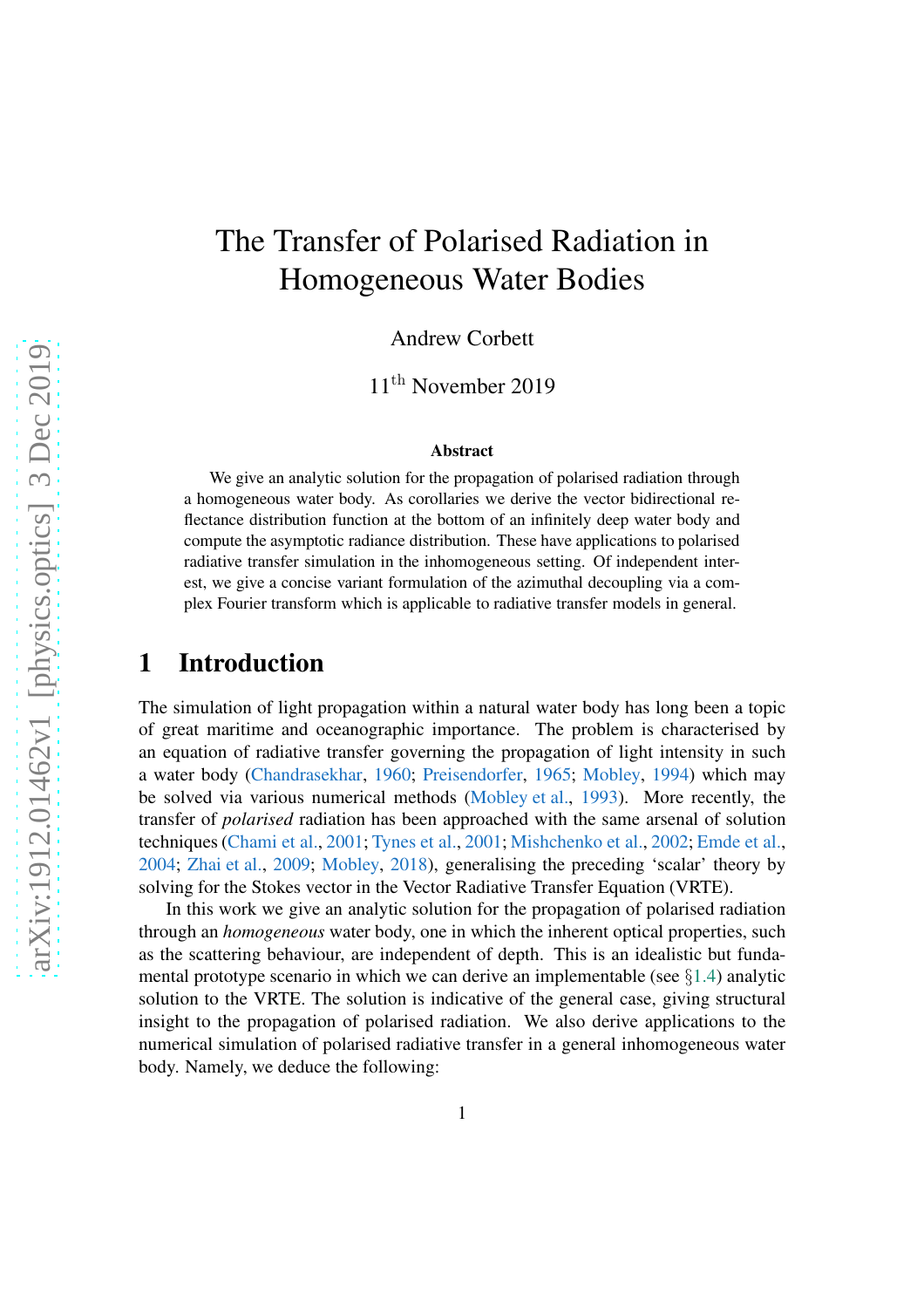- (i) The Vector Bidirectional Reflectance Distribution Function (VBRDF) at a finite depth in an infinitely deep natural water body.
- (ii) The asymptotic radiance distribution for the (polarised) Stokes vector at depths approaching infinity.
- (iii) A compact construction for the Fourier decoupling of a discretely approximated azimuthal distribution, applicable more widely to various radiative transfer simulations in inhomogeneous water.

Originally motivated by (i), the VBRDF of an infinitely deep water body (see  $\S1.2$  $\S1.2$ and §[6\)](#page-21-0) completes the set of boundary conditions for a full inhomogeneous vector radiative transfer model as set out by [Mobley](#page-26-6) [\(2018](#page-26-6)). We derive an efficient algorithm to execute its computation, superseding the existing approach of solving inhomogeneous equations to an arbitrarily large depth [\(Mobley,](#page-26-6) [2018,](#page-26-6) §1.2.6.2).

However, our analysis may be applied more widely. Simple water bodies may indeed be homogeneous over vast regions. The theoretical framework we provide below describes the solution to the VRTE in such water. We provide details on implementing this solution numerically in  $\S1.4$ . In future work we hope to extend this to apply to more general water bodies by viewing them as comprising of a collection of homogeneous areas (see §[1.5\)](#page-5-0). Thus giving means by which to analyse data for polarised radiation. We also note that the 'vector' theory developed here contains the scalar theory as a special case: the radiance magnitude is given by the first component of the Stokes vector [\(6\)](#page-7-0).

The scattering of light in the scalar case is described by the 'volume scattering function' [\(Mobley](#page-25-2), [1994](#page-25-2), Ch. 3) for which there is well-studied and standardised experimental data [\(Petzold,](#page-26-7) [1972](#page-26-7); [Fournier and Forand](#page-26-8), [1994\)](#page-26-8). For polarised light, such a data standard is simply not recorded in the literature. Our present work thus sits as a theoretical guide, in keeping with the principles of [Mobley](#page-26-6) [\(2018](#page-26-6)). The collation of data regarding polarised scatting in water bodies is an important topic of research for the testing and calibration of numerical models such as our own.

We also give a new formulation of the discrete spectral VRTE which may be applied to discretely approximated radiative transfer methods in general; see §[3.](#page-10-0) The theoretical content of our derivation and that of [Mobley](#page-26-6) [\(2018\)](#page-26-6) is conserved, however, by use of the complex valued discrete Fourier transform, our construction is functionally more concise. Moreover, when applied to the vector case, as it is here, the mathematical formulation is more intuitive. Indeed, in the scalar case the volume scattering function depends only on the cosine of the difference of azimuthal coordinates,  $cos(\phi - \phi')$ , say. Whereas for polarised radiation, the scattering phase matrix depends more generally on  $\phi - \phi'$  itself (see §[2.5\)](#page-9-0) and thus its Fourier expansion does not depend solely on a cosine series. Introducing a complex Fourier series with respect to the character

$$
x \mapsto e^{2\pi ix} = \cos(x) + i\sin(x),
$$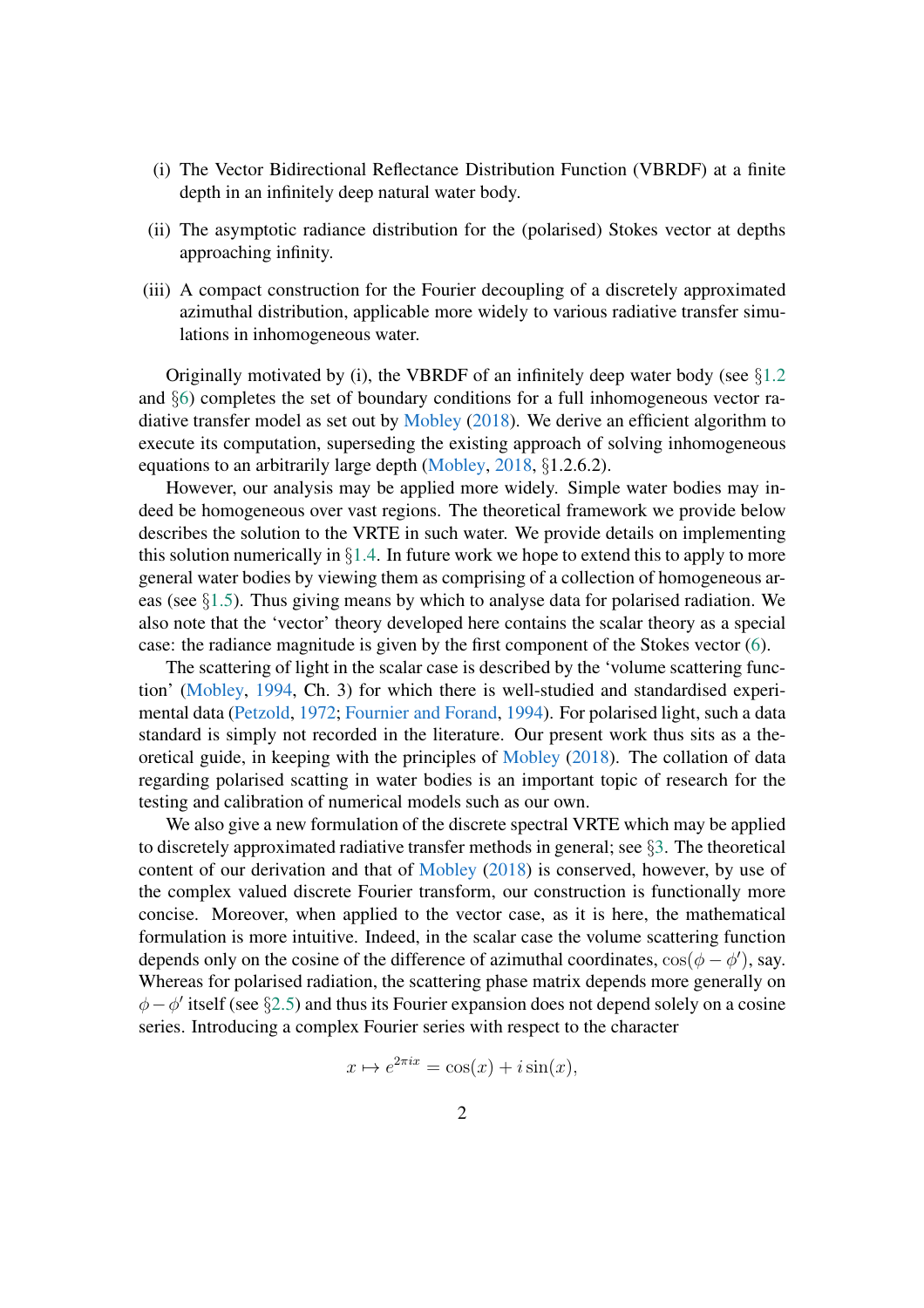we are able to neatly address the shift in scattering planes as well as homogenise anomalies in the overall derivation. Many software packages operate fast parallel methods for complex multiplication and addition meaning that our method has an advantage in terms of computational implementation.

In the remainder of this introduction we shall discuss the key features of our results, stating them explicitly with proof to follow in the subsequent sections.

## <span id="page-2-3"></span>1.1 An analytic solution for the Stokes vector

Polarised light is simulated by the *incoherent*<sup>[1](#page-2-0)</sup> *Stokes vector* S consisting of four components, each evaluating the radiance at a point, delivered in different polarisation states for a beam of radiation of fixed wavelength; see  $\S 2.2$ . If S is considered at a positive depth  $z$  in a plane-parallel natural water body then it satisfies a VRTE, a first order integro-differential equation, as given in [\(7\)](#page-7-1).

Radiance itself is the measure of radiant power over infinitesimal increments in surface area, bandwidth and, characteristically, solid angle of incidence with units of W  $m^{-2}$  nm<sup>-1</sup> sr<sup>-1</sup>. Its distribution over the spherical directions emanating from the given point at z is parameterise by a polar and azimuthal coordinate, as detailed in  $\S2.1$ . It is common practice to disassemble the azimuthal dependence of the VRTE via a discrete Fourier decoupling trick. We give a novel concise exposition of this in §[3.3.](#page-12-0) The upshot being that the analysis of S is shifted to that of its complex Fourier coefficients  $\tilde{S}$  which satisfy independent VRTEs, decoupled in the azimuthal variable. We consider the polar variable discretely spaced over 2M subintervals, M in each hemisphere, and suppose that the components of the VRTE are constant on these intervals. For example, by replacing them with their quad-averages [\(Mobley,](#page-26-6) [2018](#page-26-6), §1.3.2). The continuous VRTE in [\(7\)](#page-7-1) is then reduced to solving a system of 8M linear equations, 4 components in each Stokes vector by 2M polar coordinates:

<span id="page-2-1"></span>
$$
\frac{d\hat{S}}{dz} = K(z)\hat{S}(z) + \hat{\sigma}(z)
$$
 (1)

where  $K(z)$  is an  $8M \times 8M$  'transfer' matrix describing the elastic scattering behaviour of the water body and  $\hat{\sigma}(z)$  a vector of 8M components corresponding to the (Fourier transform of the) external source term. The derivation of  $(1)$  is given in  $\S$ [3.](#page-10-0)

### 1.1.1 The general case

Analytically, the control process in [\(1\)](#page-2-1) possesses a general solution of the form

<span id="page-2-2"></span>
$$
\hat{S}(z) = \Phi(z, z_0)\hat{S}(z_0) + \int_{z_0}^{z} \Phi(z, z')\hat{\sigma}(z')dz'.
$$
 (2)

<span id="page-2-0"></span> $1$ <sup>1</sup>The Stokes vector is called incoherent when defined in terms of radiance values; that is, with respect to infinitesimal increments in direction of its defining beam.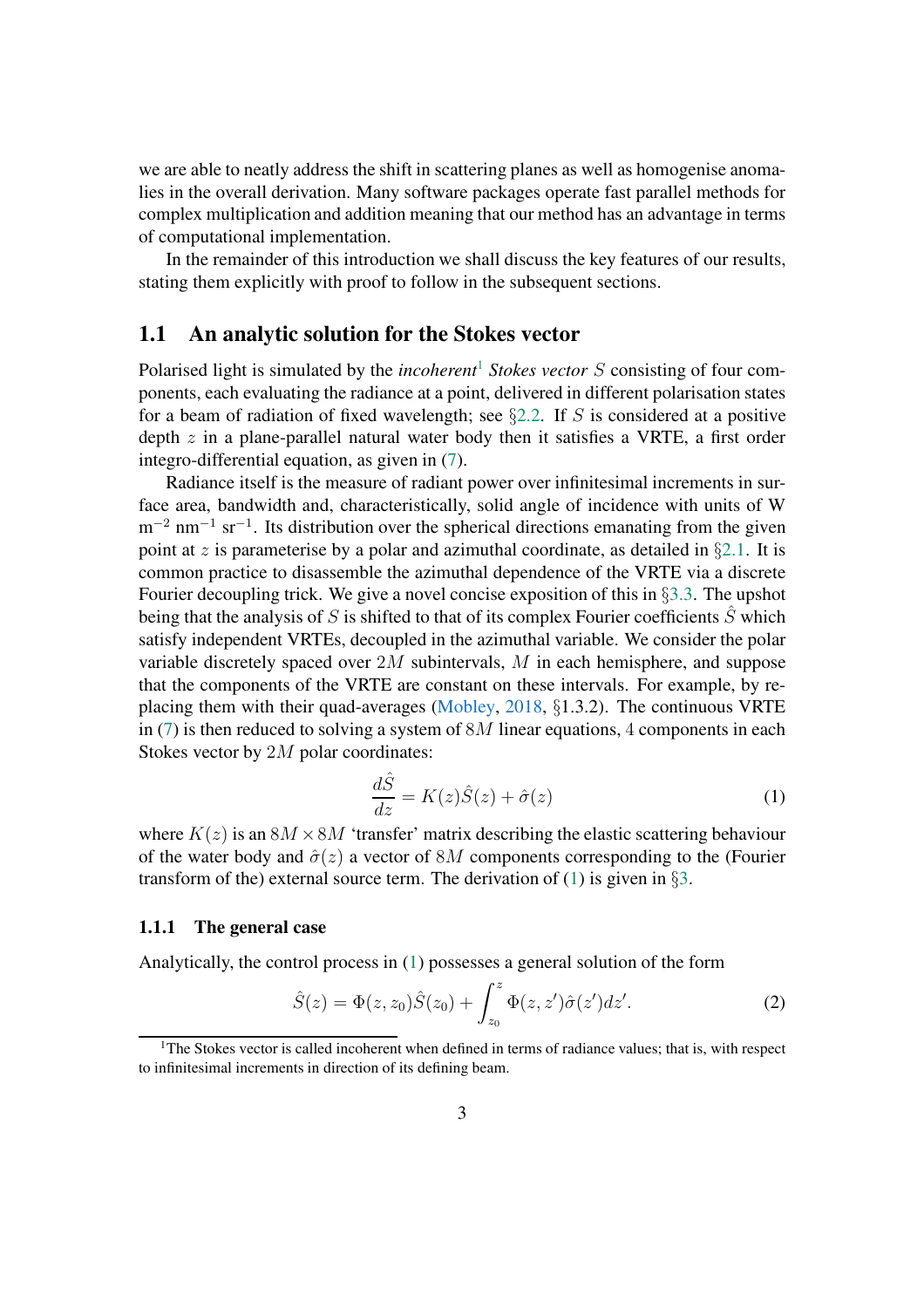where  $\Phi(z, z_0)$  denotes the state-transition matrix between depths z and  $z_0$ . In an inhomogeneous natural body of water with a two-point boundary condition, one at the surface and one at the bottom,  $\Phi(z, z_0)$  is difficult to determine. One most efficiently solves [\(1\)](#page-2-1) via a numerical integration algorithm; for example, by first applying an 'invariant imbedding identity' (see [\(36\)](#page-23-0)) to split the problem into two one-point (initial value) problems [\(Preisendorfer,](#page-25-1) [1965;](#page-25-1) [Mobley](#page-25-2), [1994](#page-25-2), [2018](#page-26-6)) which may be integrated numerically. Other approaches include the method of discrete ordinates [\(Stamnes et al.](#page-27-0), [1988](#page-27-0); [Evans,](#page-27-1) [1998;](#page-27-1) [Emde et al.,](#page-26-4) [2004\)](#page-26-4) or considering successive orders of scattering [\(Chami et al.](#page-26-1), [2001](#page-26-1); [Zhai et al.,](#page-26-5) [2009,](#page-26-5) [2015,](#page-27-2) [2017](#page-27-3)).

#### 1.1.2 Homogeneous water

When the inherent optical properties of a water body are depth invariant the analytic solution of [\(1\)](#page-2-1) becomes tangible for a computer to evaluate. This assumption amounts to that  $K = K(z)$  and  $\hat{\sigma} = \hat{\sigma}(z)$  are both constant functions z. On physical grounds [\(Mobley](#page-25-2), [1994,](#page-25-2) p. 451), the eigenvalues of K are distinct, meaning that K is diagonalisable of the form  $K = EDE^{-1}$  where D is a diagonal matrix of eigenvalues and the rows of  $E$  are the eigenvectors. In this case, the state-transition matrix is explicitly given by

<span id="page-3-2"></span>
$$
\Phi(z, z_0) = E \exp(D(z - z_0)) E^{-1}.
$$
\n(3)

Then the analytic solution [\(2\)](#page-2-2) is solved up to the computation of  $E$  and  $D$ . This may be solved by a numerical algorithm with computational time typically proportional to the cube of the order of K, in our case  $8M$ . By hemispherical symmetry arguments, the matrix of eigenvectors is of the symmetric block form

<span id="page-3-1"></span>
$$
E = \begin{bmatrix} E^+ & E^- \\ E^- & E^+ \end{bmatrix} . \tag{4}
$$

This is derived in  $\S 5.1$  $\S 5.1$  and may be compared to the scalar case [\(Mobley](#page-25-2), [1994,](#page-25-2)  $\S 9.4$ ). With this decomposition, we reduce the order  $8M$  problem to one of order  $4M$ . Probing further, in §[2.5.3](#page-10-1) we deconstruct the polarised scattering matrices to, in certain cases, reduce the problem to one of order 3M.

### <span id="page-3-0"></span>1.2 Bottom reflectance in a deep natural water body

Deep waters are time consuming to model numerically. However, it is common that after a certain depth there is a large homogeneous region of source-free water. We analytically compute the VBRDF of such a region in §[6.](#page-21-0) As a result, modelling an inhomogeneous needs only to take place down to a shallow depth above this region. Algorithmically, this is a great improvement over assuming a (diffusely scattering) Lambertian boundary condition at a very large depth.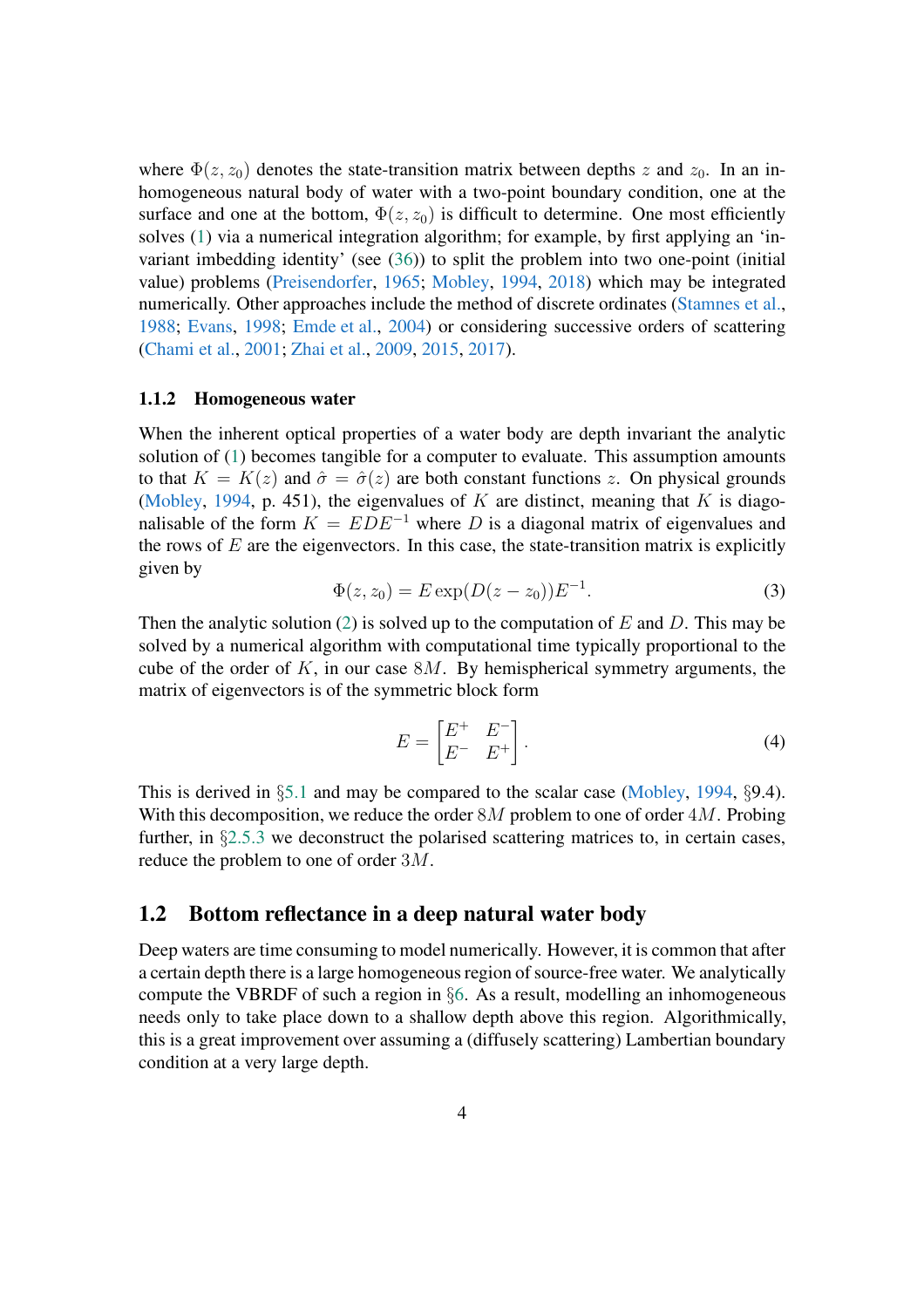The first and motivating corollary to the result described in  $\S1.1$  $\S1.1$  is the derivation of an explicit formula for the VBRDF in an infinitely deep water body. This is given by the reflectance  $R(z_0, \infty)$  at some depth  $z_0$ , past which the water is assumed infinitely deep, source free and homogeneous (see §[6.3](#page-22-0) for a formal definition). Our result shows that polarised radiation behaves similarly in each component to the scalar case. In §[6](#page-21-0) we prove that

$$
R(z_0, \infty) = E^+(E^-)^{-1}
$$

so that the reflectance is known up to the determination of the eigenvalues of  $K$ .

## 1.3 Asymptotic radiance distributions

An interesting observation of radiative transfer in very deep waters is that the depth dependence decouples completely from the directional distribution. This manifests the exponential decay of radiance in all directions. In the vector case, this observation is also true for each component defining the various polarisation states. In  $\S7$  $\S7$  we give a mathematical description of this phenomenon, showing in [\(39\)](#page-25-3) that the asymptotic Stokes vector decays exponentially with respect to its smallest eigenvalue uniformly in each component.

## <span id="page-4-0"></span>1.4 Implementation

Let us here give a short manual of instruction for the implementation of our solution in a homogeneous water body.

#### Step 1

Identify the depth-independent phase scattering matrix  $P$  in [\(10\)](#page-9-1) and the source term  $\sigma$  of the water body and take their Fourier transforms as in [\(3.3\)](#page-12-0). Compute the local transmittance  $\tau$  and reflection  $\rho$  matrices as in §[3.5.](#page-13-0)

#### Step 2

Compute the eigenvectors  $\tilde{E}$  and eigenvalues  $\tilde{D}$  of the auxiliary 4M-dimensional system  $(\tau - \rho)(\tau + \rho)$  as in §[5.1.](#page-17-0) This is achieved via a numerical procedure. If the scattering matrix P is of part-diagonal type (see  $\S2.5.2$ ) then this may be reduced to a 3M-dimensional and an M-dimensional system.

## Step 3

Compute  $D^+ = \sqrt{\tilde{D}}$  and the differences  $E^+ - E^- = \tilde{E}$  and  $E^+ + E^-$  via [\(28\)](#page-18-0). Then  $D = diag(D^{+}, -D^{+})$  and  $E^{+} = \frac{1}{2}$  $\frac{1}{2}(E^+ + E^- + \tilde{E})$  and  $E^- = \frac{1}{2}$  $\frac{1}{2}(E^+ + E^- - \tilde{E})$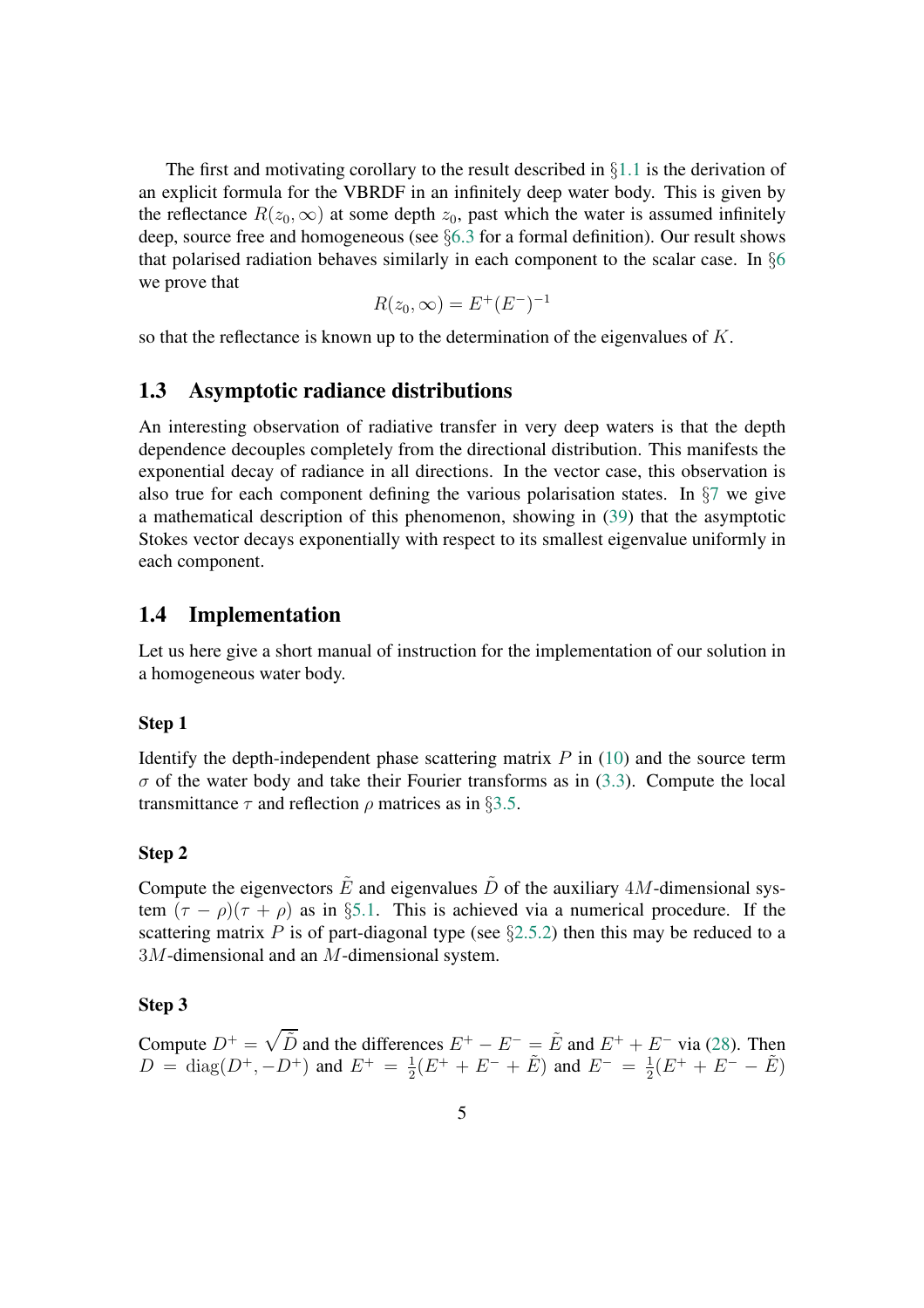determine  $E$  as in [\(4\)](#page-3-1). With  $E$  and  $D$  evaluated, the explicit solution for the Fourier transform  $\hat{S}$  is obtained via [\(2\)](#page-2-2) and [\(3\)](#page-3-2). To invert the Fourier transform and arrive at the final solution apply [\(14\)](#page-11-0).

## <span id="page-5-0"></span>1.5 Homogeneous patching

Of course, not all natural waters may be assumed homogeneous. At the gain of computational speed, we speculate on simulating inhomogeneous waters roughly as a concatenation of homogeneous sections. Such homogeneous sections would then be 'patched' together via the use of an invariant imbedding relation (for example, see [\(36\)](#page-23-0)). The computational efficiency would then scale linearly with the number of sections considered. In a future work we plan to investigate such an implementation as a realistic alternative natural water body simulation.

### 1.6 Common notation

If A is an  $m \times n$  array we let  $A<sup>T</sup>$  denote its transpose, the  $N \times m$  array in which the *i*-th row of A is the *i*-th column of  $A<sup>T</sup>$ . We extend the exponential map  $\exp(x) := e^x$  more generally to A via the Taylor expansion

$$
\exp(A) := \sum_{k \geq 0} \frac{A^k}{k!}.
$$

In particular, we introduce a special notation to describe the complex unit circle,  $e(x) :=$  $\exp(2\pi ix) = \cos(x) + i\sin(x)$ . We use the Kronecker delta indicator

$$
\delta_{x,y}:=\begin{cases}1 & \text{if } x=y\\0 & \text{if } x\neq y\end{cases}
$$

to write the  $n \times n$  identity matrix as  $\mathbf{1}_n := [\delta_{i,j}]_{1 \le i,j \le n}$  and a general block diagonal matrix as  $\text{diag}(A_1,\ldots,A_n):=[\delta_{i,j}A_i]_{1\leq i,j\leq n}$  for coefficient matrices  $\{A_i\}_{1\leq i\leq n}$ .

## 2 The transfer of polarised radiation in a natural water body

We begin with some background on the Stokes vector and its governing VRTE, the definitions of which depend sensitively on their geometric structure.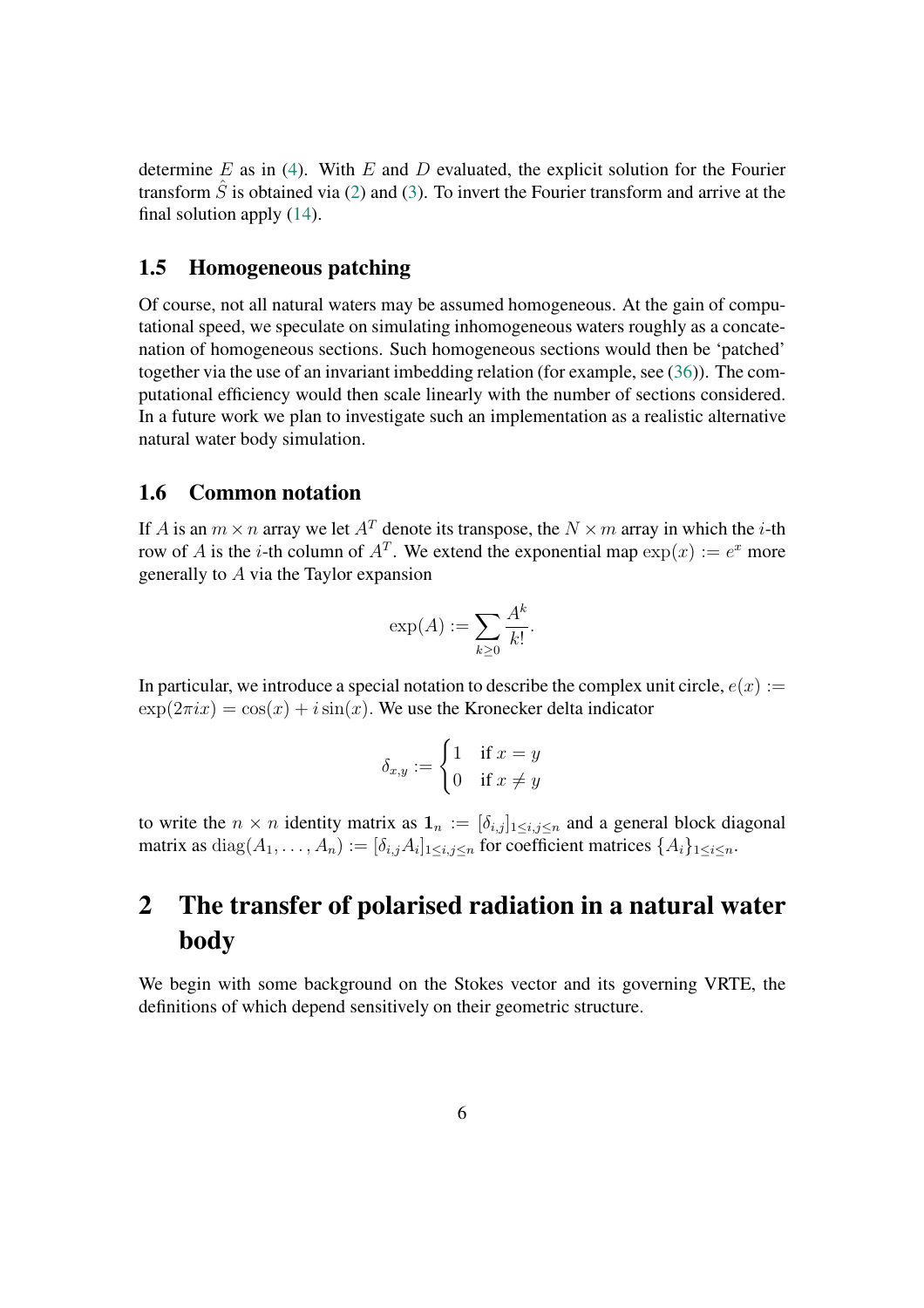#### <span id="page-6-1"></span>2.1 Geometric assumptions

#### 2.1.1 Depth scales and Cartesian geometry

Fix the plane S defined by the mean surface of the water body and on  $S$  choose the depth to be  $z = 0$ . From here, choose the z-axis to point downwards so that  $z > 0$ increases positively with depth into the water. Pick linearly independent unit vectors  $x$ and y to span S as follows: by convention, take x to point downwind and choose y to satisfy the right-hand system  $z = x \times y$ .

We assume any water body to be 'plane-parallel' which is to say that light propagation is invariant within any plane parallel to  $S$  at a fixed positive depth. We model radiative transfer by the propagation through an infinitesimally thin column of water in the z-direction.

#### <span id="page-6-3"></span>2.1.2 Spherical coordinates

The possible directions into which radiation may be emitted are contained in the unit sphere  $\beta$ . We parameterise  $\beta$  by the coordinates

$$
\mathcal{B} = \{ (\mu, \phi) \mid \mu \in [-1, 1], \phi \in [0, 2\pi) \}
$$

where  $\mu$  is the *polar* coordinate, the projection of the direction onto the  $z$ -axis, and  $\phi$  is the *azimuth* which rotates clockwise in a plane parallel to S when looking in the positive z-direction and is fixed such that  $\phi = 0$  points along x, downwind. Explicitly, an arbitrary direction in B centred at  $(0, 0, 0)$  is given by the unit vector

<span id="page-6-2"></span>
$$
\boldsymbol{r} = \boldsymbol{r}(\mu, \phi) := \sin(\arccos(\mu))\cos(\phi)\boldsymbol{x} + \sin(\arccos\mu)\sin(\phi)\boldsymbol{y} + \mu \boldsymbol{z}.
$$
 (5)

We distinguish between the 'downward' hemisphere  $\mathcal{B}^+ := \{(\mu, \phi) \in \mathcal{B} | \mu \geq 0\}$  and the 'upward' hemisphere  $\mathcal{B}^- := \{(\mu, \phi) \in \mathcal{B} \mid \mu \leq 0\}$  so that  $\mathcal{B} = \mathcal{B}^+ \cup \mathcal{B}^-$ .

In addition to  $\{x, y, z\}$ , we consider a second orthonormal basis of  $\mathbb{R}^3$  for each direction  $(\mu, \phi) \in \mathcal{B}$ . Let  $\varphi = \varphi(\mu, \phi) := -\sin(\phi)x + \cos(\phi)y$ , a unit vector parallel to S, and choose the unit vector  $v = v(\mu, \phi)$  satisfying  $r = v \times \varphi$  with r defined as in [\(5\)](#page-6-2); explicitly,  $v(\mu, \phi) := \mu \cos(\phi) x + \mu \sin(\phi) y - \sin(\arccos \mu) z$ . The basis  $\{r, \nu, \varphi\}$ is then better orientated to determine the polarisation states of a beam propagating along *r*. We call the plane  $\mathcal{M}(\mu, \phi) := \text{Span}_{\mathbb{R}}(r, \nu)$  the *meridian plane* with respect to the direction  $(\mu, \phi) \in \mathcal{B}$ .

## <span id="page-6-0"></span>2.2 The Stokes Vector

Consider a beam of radiation with point-wise propagation direction  $(\mu, \phi) \in \mathcal{B}$ . Its associated electric field solution E oscillates orthogonally to its propagation direction in the plane spanned by  $\nu$  and  $\varphi$ . So at a fixed time and position we have  $E = E_{\nu} \nu + E_{\varphi} \varphi$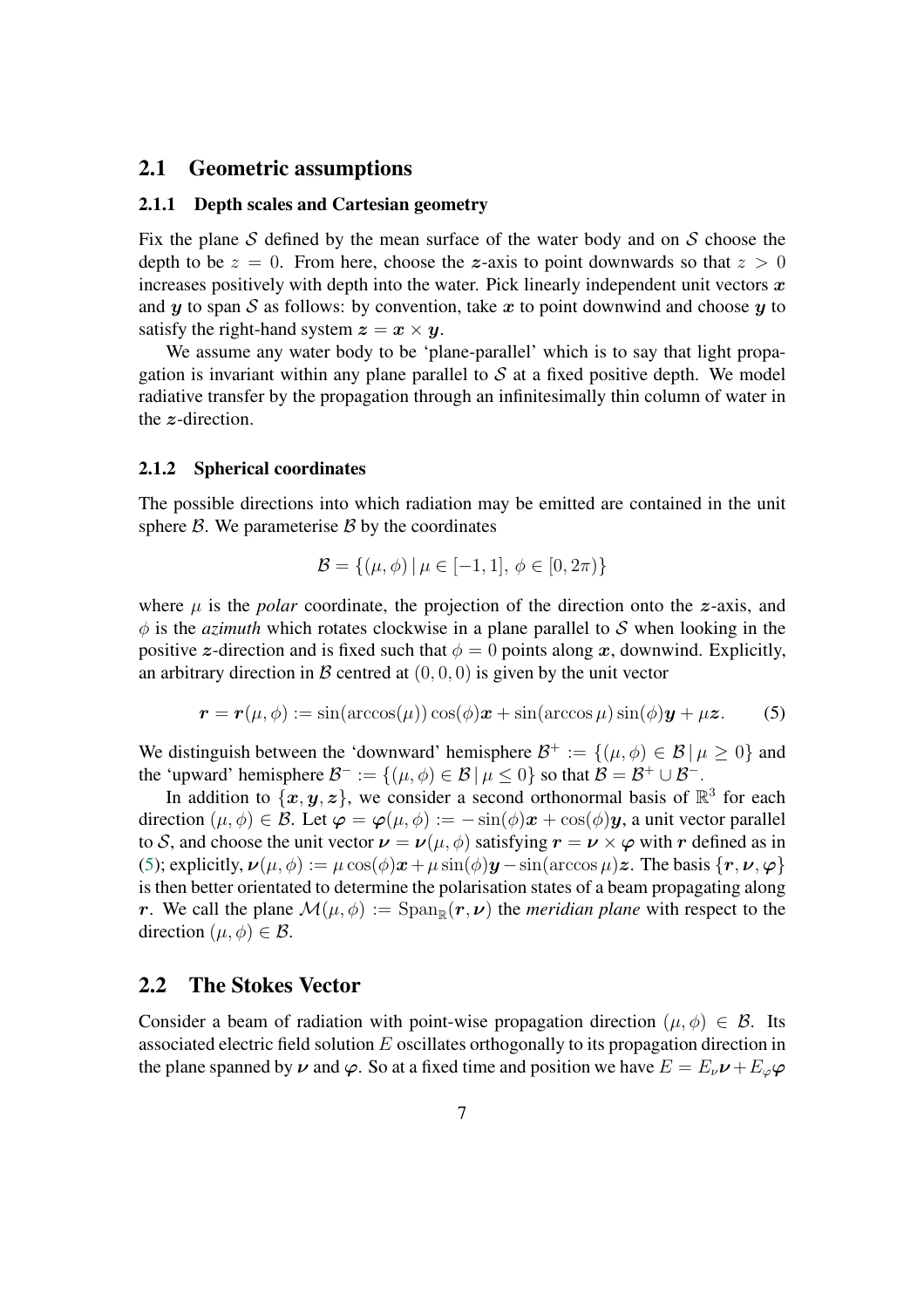with  $E_{\nu}, E_{\varphi} \in \mathbb{C}$ . By convention, these two orthogonal components determine two linear polarisation states; these are termed the 'vertical' ( $E_{\varphi} = 0$ ) and 'horizontal'  $(E_{\nu} = 0)$  polarisations states<sup>[2](#page-7-2)</sup> [\(Mishchenko et al.,](#page-26-3) [2002,](#page-26-3) p. 16). We define the fourcomponent (coherent) *Stokes vector*

<span id="page-7-0"></span>
$$
S := \frac{1}{2\eta} \begin{bmatrix} E_{\nu}\bar{E}_{\nu} + E_{\varphi}\bar{E}_{\varphi} \\ E_{\nu}\bar{E}_{\nu} - E_{\varphi}\bar{E}_{\varphi} \\ -(E_{\varphi}\bar{E}_{\nu} + E_{\nu}\bar{E}_{\varphi}) \\ i(E_{\varphi}\bar{E}_{\nu} - E_{\varphi}\bar{E}_{\nu}) \end{bmatrix},
$$
(6)

where  $\eta$  is the characteristic impedance of the medium, to describe the intensity (or rather irradiance) delivered in each polarisation state. However, in this work we shall exclusively consider the *incoherent* Stokes vector by defining the direction of E only up to incremental amounts via the differential  $d\mu \times d\phi$  on  $\beta$ . The components of incoherent Stokes vector are then values of radiance. In particular, the first component is precisely the scalar (magnitude) radiance whereas the others measure the linearity and helicity of the radiance. For example, linearly polarised light propagates in proportion to  $[1, \pm 1, 0, 0]^T$ .

## 2.3 The continuous depth-dependant VRTE

Within a plane-parallel, temporally invariant water body, the propagation of monochromatic polarised radiation is described by the incoherent Stokes vector  $S = S(z; \mu, \phi)$ , as in §[2.2,](#page-6-0) for depths  $z > 0$  as a distribution over  $(\mu, \phi) \in \mathcal{B}$ . The water body in which it propagates forces upon S the following VRTE [\(Mobley,](#page-26-6) [2018,](#page-26-6)  $(1.5)$ ):

<span id="page-7-1"></span>
$$
\mu \frac{dS}{dz}(z; \mu, \phi) = -c(z)S(z; \mu, \phi) + \int_0^{2\pi} \int_{-1}^1 P(z; (\mu', \phi') \to (\mu, \phi)) S(z; \mu', \phi') d\mu' d\phi' + \sigma(z; \mu, \phi) \tag{7}
$$

where P denotes the  $4 \times 4$  elastic scattering phase matrix, describing the scattering of polarised light incident at z in direction  $(\mu', \phi')$  scattering into resultant beams of direction  $(\mu, \phi)$ ; the term c denotes the beam attenuation coefficient; and  $\sigma$  denotes an arbitrary internal source term [\(Mobley,](#page-26-6) [2018,](#page-26-6) §1.2.3). These terms are the Inherent Optical Properties (IOPs) of the system:  $c$  and  $P$  completely describe the absorbing and elastic scattering behaviour of the water body, respectively, whereas  $\sigma$  accounts for inelastic scattering processes from other wavelengths (Ramen scattering or fluorescence) or bioluminescence.

<span id="page-7-2"></span><sup>&</sup>lt;sup>2</sup>Only in a scattering event do we refer to  $s$ -polarised and  $p$ -polarised light with respect to the scattering plane (of incidence). Such a coordinate transformation is described in §[2.5.](#page-9-0)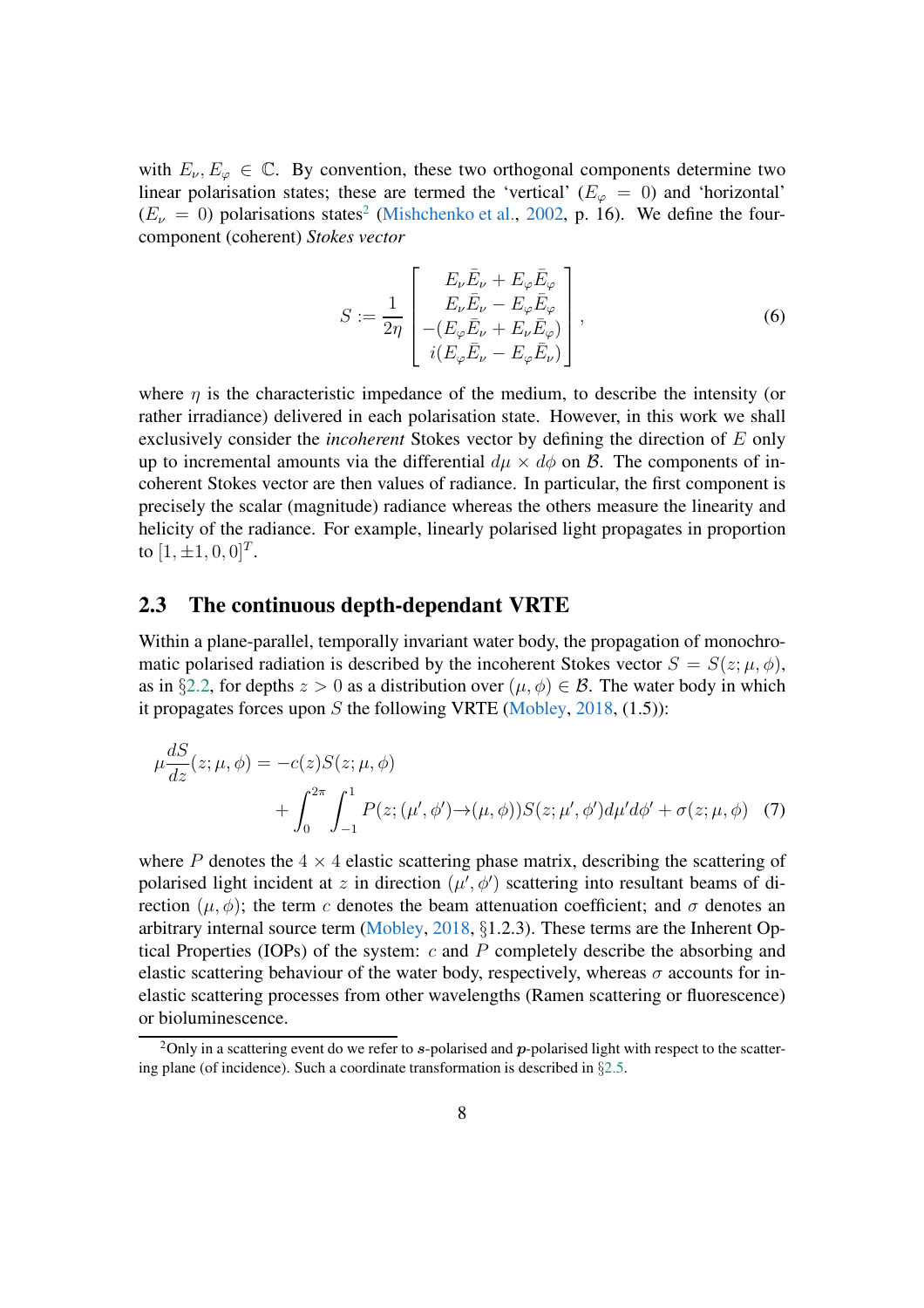## 2.4 Coordinates for polarised scattering processes

Consider a beam, incident at a point, in direction  $(\mu', \phi')$  whose resultant scattered light is distributed over directions  $(\mu, \phi)$ . Denote the incident and resultant directions by  $r' := r(\mu', \phi')$  and  $r := r(\mu, \phi)$  respectively, as in [\(5\)](#page-6-2). Moreover, following §[2.1.2,](#page-6-3) write  $\nu' := \nu(\mu', \phi'), \varphi' := \varphi(\mu', \phi'), \nu := \nu(\mu, \phi)$ , and  $\varphi := \varphi(\mu, \phi)$ .

#### 2.4.1 The scattering plane

We call the angle  $\psi \in [0, \pi]$  between  $\mathbf{r}'$  and  $\mathbf{r}$  *scattering angle*. By definition,  $\psi$  satisfies

<span id="page-8-1"></span>
$$
\cos(\psi) = \mathbf{r}(\mu', \phi') \cdot \mathbf{r}(\mu, \phi) = \mu' \mu + \sqrt{(1 - \mu'^2)(1 - \mu^2)} \cos(\phi - \phi'). \tag{8}
$$

This angle is measured in the plane spanned by  $r'$  and  $r$ , the *scattering plane*. It is with respect to this plane that we define the operations of the scattering matrix P.

#### 2.4.2 Senkrecht and parallel axes

Make a choice of a pair of axes  $(\bm{s}',\bm{p}')$  and  $(\bm{s},\bm{p})$  with components which are orthogonal (senkrecht), s', s and parallel  $p'$ , p to the scattering plane such that  $s' \times p' = r'$  and  $s \times p = r$ . This choice is then uniquely defined by fixing the sign of p' and p so that they are the first parallel vectors found after rotating  $\nu'$  and  $\nu$ , respectively, in an anti-clockwise direction when looking into the beam by convention.[3](#page-8-0)

#### 2.4.3 Affine transformations

A scattering event described by P concerning an incident direction  $(\mu', \phi')$  and a resultant distribution  $(\mu, \phi)$  is defined with respect to the axes  $(\mathbf{s}', \mathbf{p}')$  and  $(\mathbf{s}, \mathbf{p})$  as given above. However, the polarisation states encoded in the Stokes vector are defined according to the horizontal and vertical coordinates with respect to their respective meridian planes (see  $\S 2.2$ ). To this end we consider an affine transformation to rotate these axes from the incident system, to the scattering plane, and then into the resultant system after scattering has occurred.

Let  $\alpha', \alpha \in [0, 2\pi)$  denote the angles between  $(\nu', \varphi')$  and  $(\mathbf{p}', \mathbf{s}')$ ; and between  $(\nu, \varphi)$  and  $(p, s)$ , respectively. These may be deduced, at least up to sign, from the identities  $cos(\alpha') = \nu' \cdot p'$  and  $cos(\alpha) = \nu \cdot p$ ; they may be explicated further, as in [\(Mobley](#page-26-6), [2018](#page-26-6), (1.6)-(1.13)), but we do not require such an expression in this work. To

<span id="page-8-0"></span><sup>&</sup>lt;sup>3</sup>There is no conflict of terminology for the vertical and horizontal unit vectors between ours and that of [Mobley](#page-26-6) [\(2018\)](#page-26-6). In particular, we rotate the azimuth  $\phi$  clockwise, not anti-clockwise  $-\phi$ . Under this mapping,  $\nu(\mu, \phi) = -\nu(\mu, -\phi)$  is equal to the horizontal unit vector on [\(Mobley,](#page-26-6) [2018,](#page-26-6) p. 8). We refer to [\(Mobley,](#page-26-6) [2018,](#page-26-6) p. 14) for a more elaborate discussion on conventions amongst various authors.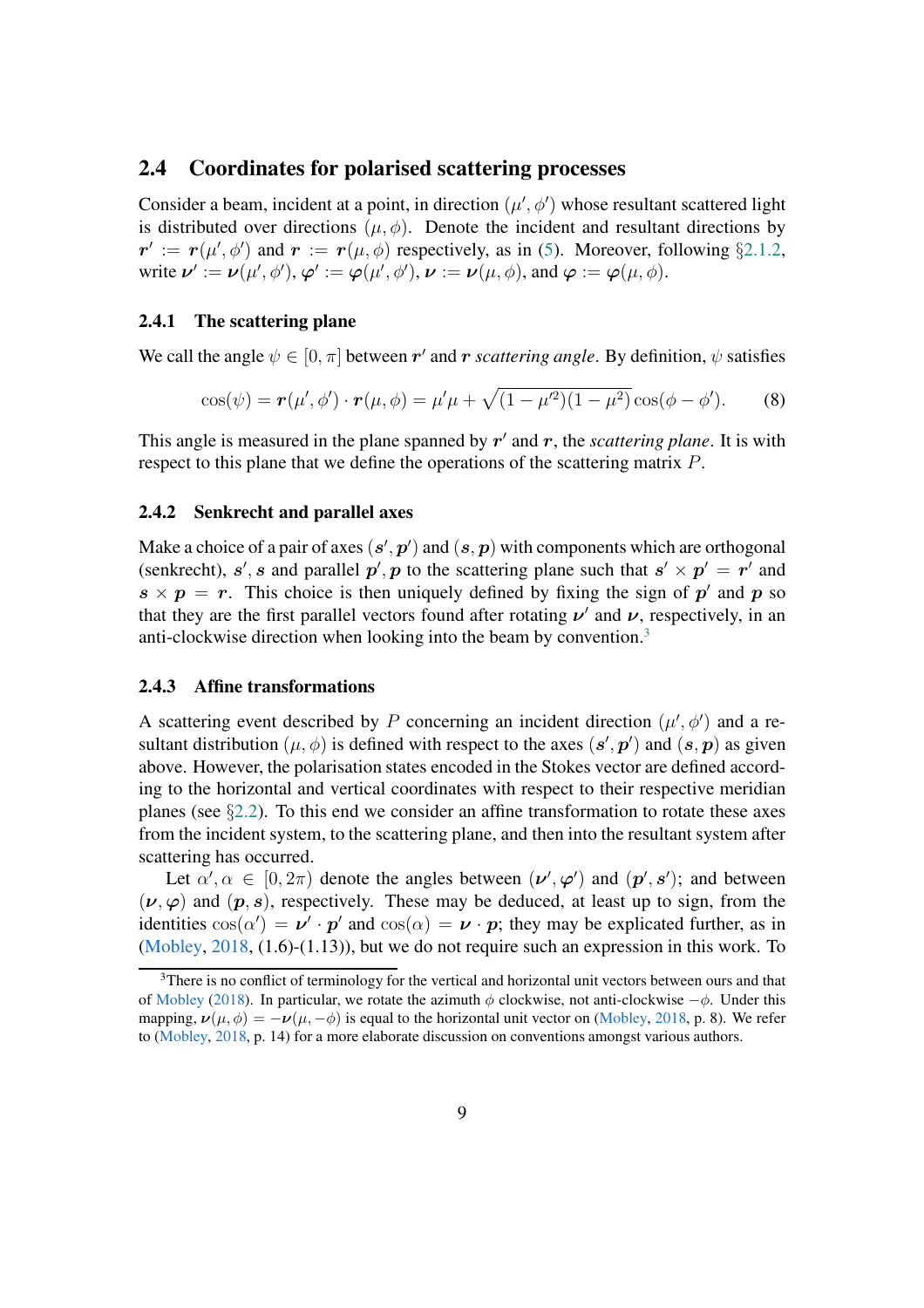execute the affine transformation, or  $\gamma \in \mathbb{R}$  define the rotation matrix

<span id="page-9-2"></span>
$$
R(\gamma) = \begin{bmatrix} 1 & \cos(2\gamma) - \sin(2\gamma) \\ \sin(2\gamma) & \cos(2\gamma) \\ 1 & 1 \end{bmatrix} . \tag{9}
$$

We record the following useful identity used later for computational efficiency.

<span id="page-9-4"></span>**Lemma 2.1.** With respect to the directions  $(\mu', \phi')$  and  $(\mu, \phi)$  as above, consider the *mapping given by*  $(\phi, \phi') \mapsto (\pi - \phi, \pi - \phi')$  *and either (i)*  $(\mu, \mu') \mapsto (-\mu, \mu')$  *or (ii)*  $(\mu, \mu') \mapsto (\mu, -\mu')$ . Then the corresponding rotation angles respectively satisfy

(*i*)  $(\alpha, \alpha') \mapsto (\alpha, \pi - \alpha')$  *and*  $(R(\alpha), R(\alpha')) \mapsto (R(\alpha), R(-\alpha'))$ ;

(ii) 
$$
(\alpha, \alpha') \mapsto (\pi - \alpha, \alpha')
$$
 and  $(R(\alpha), R(\alpha')) \mapsto (R(-\alpha), R(\alpha'));$ 

*and in both cases*  $\cos(\psi) \mapsto \cos(\pi - \psi)$ *.* 

*Proof.* This follows by direct computation. The trigonometric functions in [\(9\)](#page-9-2) may be explicitly expressed in terms of  $(\mu', \phi')$  and  $(\mu, \phi)$  by applying the spherical trigonometric identities. This is recorded in [\(Mobley,](#page-26-6) [2018](#page-26-6), §1.2.3.1). To these expressions one applies the identities  $\cos(\pi - x) = -\cos(x)$  and  $\sin(\pi - x) = \sin(x)$ .  $\Box$ 

## <span id="page-9-0"></span>2.5 The scattering phase matrix

### 2.5.1 Scattering due to mirror symmetric particles

We impose the following assumption on the scattering media that we consider.

<span id="page-9-3"></span>Assumption 2.1. *Particles within the water body are randomly oriented and mirrorsymmetric.*

The upshot of Assumption [2.1](#page-9-3) is that at a fixed depth  $z > 0$  the scattering matrix,  $P(z; (\mu', \phi') \rightarrow (\mu, \phi))$ , depends only on the following:

- The scattering angle  $\psi$  as given in [\(8\)](#page-8-1).
- The affine transformations  $R(\alpha)$  and  $R(\alpha')$  as in [\(9\)](#page-9-2).

Explicitly, as computed by [Mishchenko et al.](#page-26-3) [\(2002\)](#page-26-3) under Assumption [2.1,](#page-9-3) we have the decomposition

<span id="page-9-1"></span>
$$
P(z; (\mu', \phi') \to (\mu, \phi)) = R(\alpha)M(z; \psi)R(\alpha'), \tag{10}
$$

in which we implicitly define the *scattering matrix*  $M(z; \psi)$ ; this has a special block diagonal structure of the form  $M = \text{diag}(M_1, M_2)$  for where  $M_1$  and  $M_2$  are  $2 \times 2$ real-valued matrices satisfying the relations  $M_1 = M_1^T$  and  $M_2 = \begin{bmatrix} -1 \\ 1 \end{bmatrix} M_2^T \begin{bmatrix} -1 \\ 1 \end{bmatrix}$ .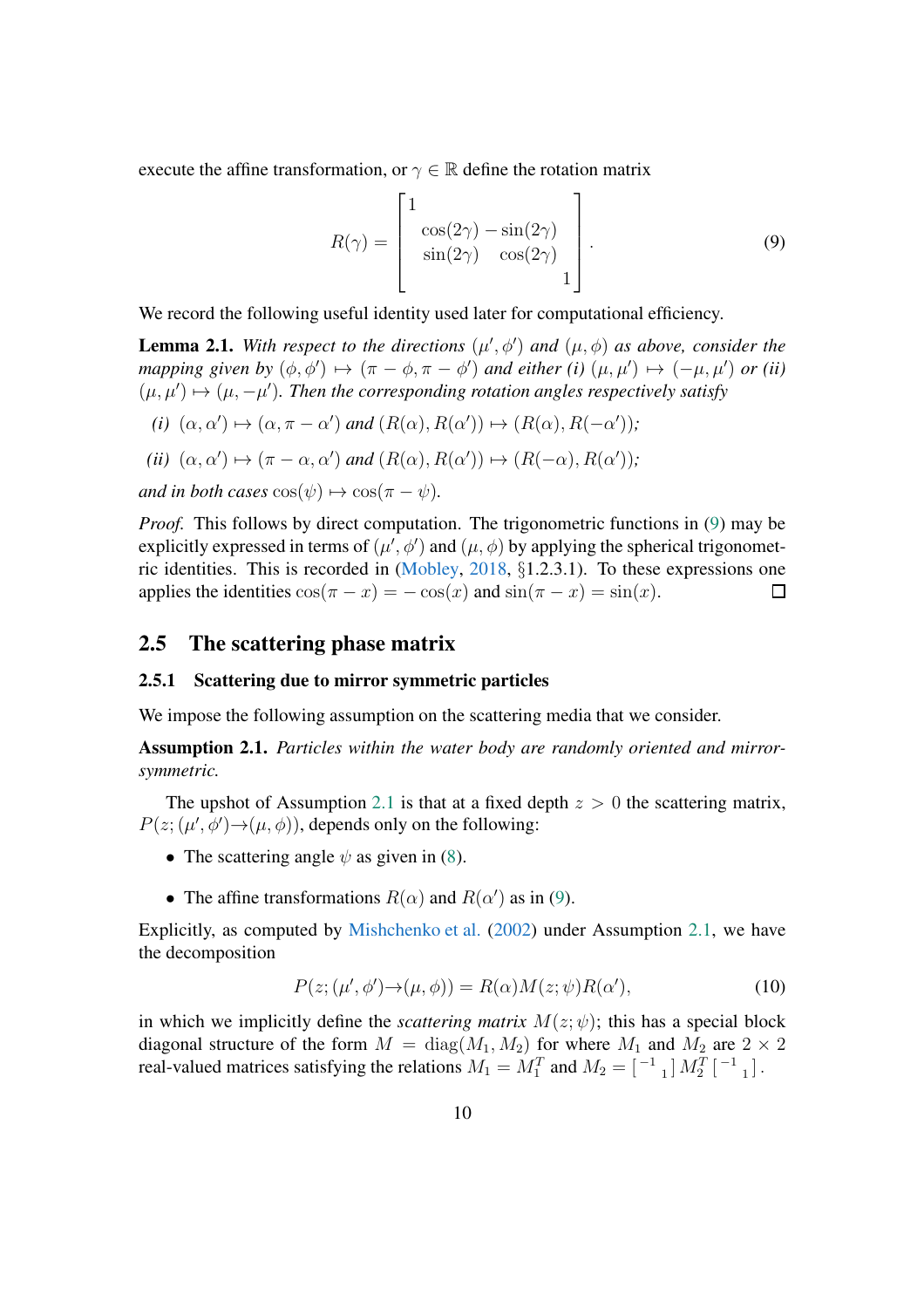#### <span id="page-10-2"></span>2.5.2 Scattering matrices of part-diagonal type

An important class of scattering matrices are classified by the additional constraint that either  $M_1$  or  $M_2$  are themselves a diagonal matrices. We say such a scattering matrix is of *Part-diagonal type*. A prototype example is given by the *Rayleigh scattering* process; Rayleigh scattering describes the elastic scattering of light from molecular sized particles whose diameter is less than the wavelength of the incident light by an order of magnitude. The associated scattering matrix is of the form

$$
M(\psi) = M_{\text{Ray}}(\psi) := b_{\text{Ray}}(z) \begin{bmatrix} 1 + \cos(\psi)^2 & \sin(\psi)^2 \\ -\sin(\psi)^2 & 1 + \cos(\psi)^2 \\ 2\cos(\psi) & 2\cos(\psi) \end{bmatrix}
$$

where  $b_{\text{Ray}}(z)$  is a depth dependant constant given by the average of the top-left entry of  $M_{\text{Ray}}$  over all directions. We shall find that scattering matrices of part-diagonal type may be computed with greater computational efficiency.

#### <span id="page-10-1"></span>2.5.3 Scattering matrix symmetries

The dependence of the scattering phase matrix  $P(z; (\mu', \phi') \rightarrow (\mu, \phi))$  on its azimuthal variables  $\phi$  and  $\phi'$  is determined by the quantity  $\phi - \phi'$ . Moreover, the polar coordinates depend only on their relative hemisphere position; that is, on whether  $\mu\mu' > 0$  (same hemisphere) or  $\mu\mu' < 0$  (different hemispheres). These symmetries are summarised as follows:

<span id="page-10-3"></span>
$$
P(z; (\mu', \phi') \to (\mu, \phi)) = P(z; (\mu', 0) \to (\mu, \phi - \phi'))
$$
  
= 
$$
P(z; (\text{sgn}(\mu)\mu', \phi') \to (\text{sgn}(\mu')\mu, \phi))
$$
 (11)

where sgn( $\mu$ ) :=  $\mu/|\mu|$ . It is however important to note that the symmetry  $(\phi, \phi') \mapsto$  $(\phi', \phi)$  is not preserved by P, in contrast to the scalar case.

## <span id="page-10-0"></span>3 The discrete spectral VRTE

A key exploit in solving the VRTE given in [\(7\)](#page-7-1) is to decouple the azimuthal integral over  $\phi' \in [0, 2\pi)$  from the fixed direction  $\phi$ . This is made possible via the symmetries of the scattering matrix P (see  $\S2.5.3$ ). This may be realigned to remove the double azimuthal dependence via a phase shift in its Fourier transform. This constitutes the 'spectral' aspect of this section.

The 'discrete' aspect is due to the assumption that all  $\beta$ -distributions in [\(7\)](#page-7-1) behave as 'step functions' over an agreed partition (or 'quad averaging') of B. Specifically, this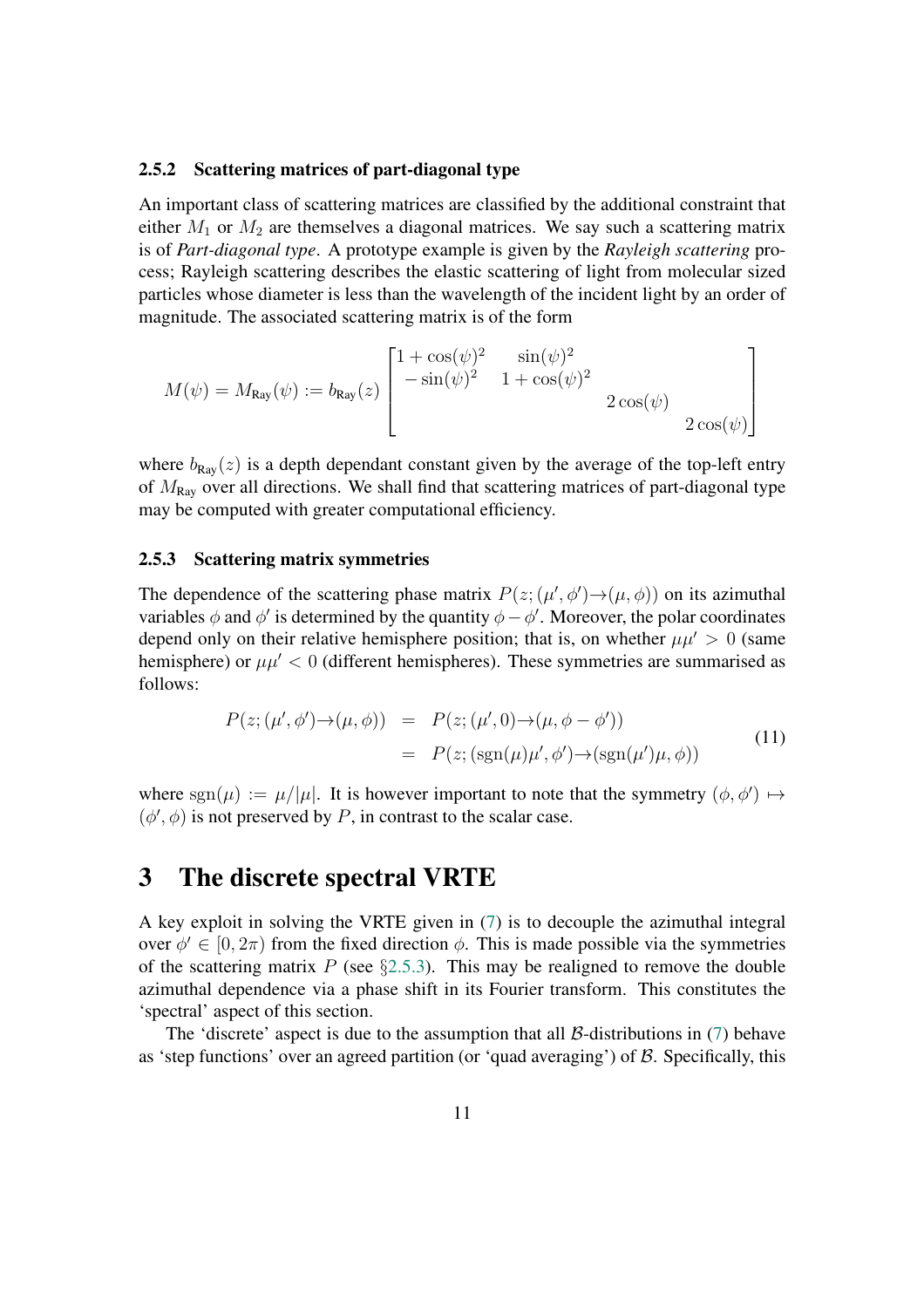assumption is applied to  $S$ ,  $\sigma$  and both variables of P. In this section, it is then a *finite* Fourier transform that we apply to the azimuthal arguments and thus derive a VRTE for each of their respective discrete spectral transforms. The system of transformed equations is then decoupled and each may be solved independently. This standard practice is applicable to all methods for solving radiative transfer equations. Our exposition here is somewhat different to the literature, and we hope it shall provide a quicker route through the derivation.

## 3.1 Discrete approximation of the azimuthal coordinate

Fix a positive integer N. We firstly approximate the circles defined by  $\phi \mapsto r(\mu, \phi)$  for each  $-1 \leq \mu \leq 1$  by an N-gon, reducing analysis on the torus  $\mathbb{R}/2\pi\mathbb{Z}$  to that on the finite additive cyclic group  $\mathbb{Z}/N\mathbb{Z}$ . Define N equally spaced azimuthal coordinates by

$$
\phi_v:=\frac{2\pi v}{N}
$$

for  $v = 0, \ldots, N - 1$ . These determine the partition  $[0, 2\pi) = \bigsqcup_{v=0}^{N-1} [\phi_v, \phi_v + \frac{2\pi}{N}]$  $\frac{2\pi}{N}$ ). Identifying the set  $[0, 2\pi)$  with  $\mathbb{R}/2\pi\mathbb{Z}$ , the map  $v \mapsto \phi_v$  gives an embedding  $\mathbb{Z}/N\mathbb{Z} \hookrightarrow$  $\mathbb{R}/2\pi\mathbb{Z}$ . We proceed by only considering functions which pull back uniquely to this finite group.

<span id="page-11-2"></span>Assumption 3.1 (Azimuthal step-function approximation). *The three mappings given by*  $\phi \mapsto S(z; \mu, \phi)$ ,  $\phi \mapsto \sigma(z; \mu, \phi)$  and  $(\phi', \phi) \mapsto P(z; (\mu', \phi') \rightarrow (\mu, \phi))$  are constant *on the intervals*  $[\phi_v, \phi_v + \frac{2\pi}{N}]$  $\frac{2\pi}{N}$ *for*  $0 \le v \le N - 1$ *.* 

## 3.2 The finite Fourier transform

A periodic function  $f: \mathbb{R}/2\pi\mathbb{Z} \to \mathbb{C}$  is naturally restricted to a function  $\mathbb{Z}/N\mathbb{Z} \to \mathbb{C}$ via  $v \mapsto f(\phi_v)$ . For each integer  $0 \leq \ell \leq N - 1$ , we thus define the *finite Fourier transform* of  $f$  by

<span id="page-11-1"></span>
$$
\hat{f}(\ell) := \sum_{v=0}^{N-1} f(\phi_v) e(-\ell v/N), \tag{12}
$$

recalling that  $e(x) = e^{2\pi ix}$  for  $x \in \mathbb{R}$ . For  $0 \le v \le N - 1$ , the orthogonality relation

<span id="page-11-3"></span>
$$
\frac{1}{N} \sum_{\ell=0}^{N-1} e((\ell-v)/N) = \delta_{v,0}
$$
\n(13)

implies the inversion formula

<span id="page-11-0"></span>
$$
f(\phi_v) = \frac{1}{N} \sum_{\ell=0}^{N-1} \hat{f}(\ell) e(\ell v/N).
$$
 (14)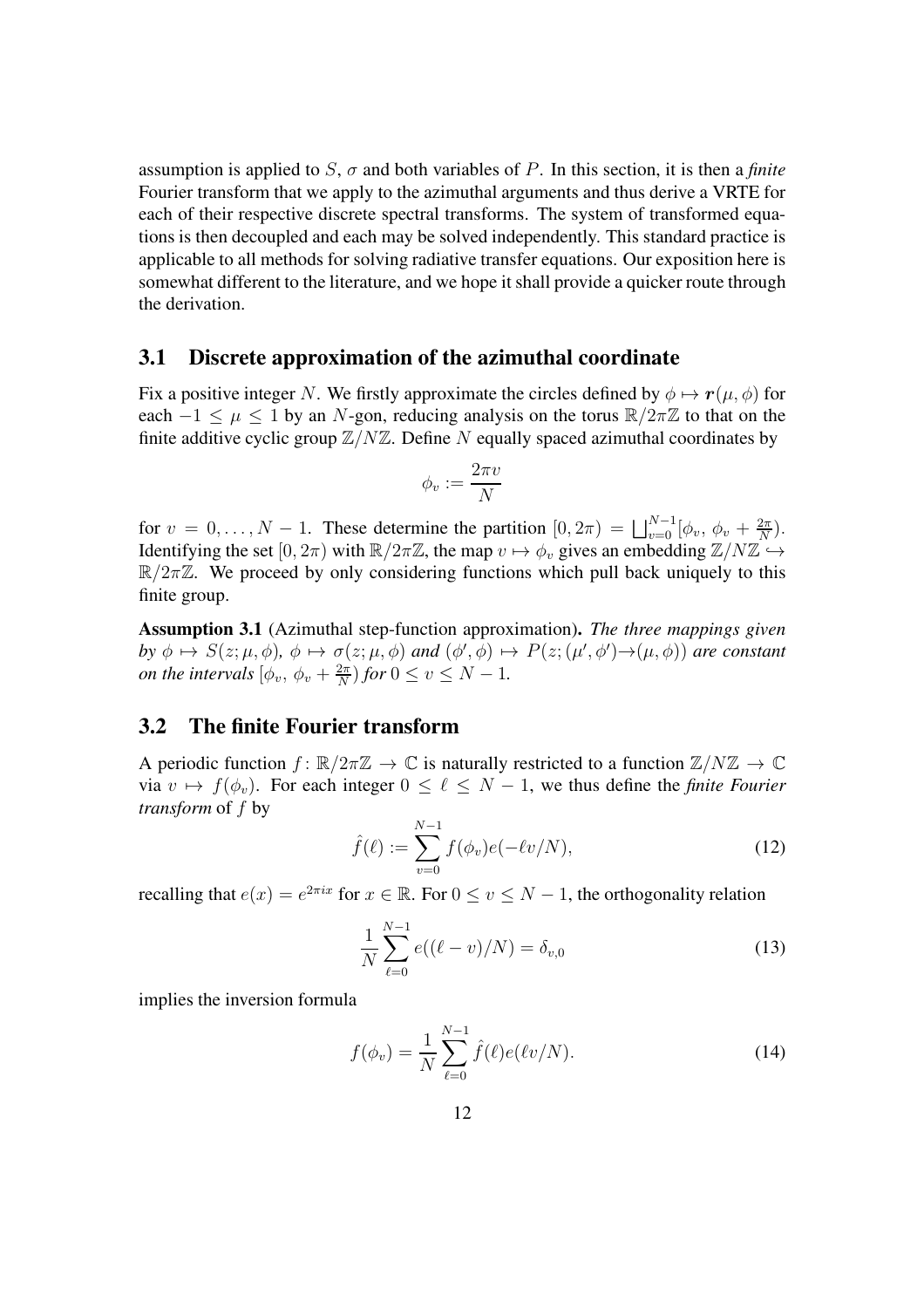If  $f(x) \in \mathbb{R}$  for each  $x \in \mathbb{R}$ , we use the Euler's identity,  $e(x) = \cos(x) + i \sin(x)$ , to evaluate the real part of [\(12\)](#page-11-1) so that the expansion [\(14\)](#page-11-0) is expressed in terms of trigonometric functions.

## <span id="page-12-0"></span>3.3 Deriving the spectral VRTE

We now change variables in  $(7)$  to instead consider the transforms

<span id="page-12-4"></span>
$$
\hat{S}(z;\mu;\ell) := \sum_{v=0}^{N-1} S(z,\mu,\phi_v) e(-\ell v/N); \ \hat{\sigma}(z;\mu;\ell) := \sum_{v=0}^{N-1} \sigma(z,\mu,\phi_v) e(-\ell v/N); \tag{15}
$$

and

<span id="page-12-1"></span>
$$
\hat{P}(z; \mu, \mu'; \ell) := \sum_{v=0}^{N-1} P(z; (\mu', 0) \to (\mu, \phi_v)) e(-\ell v/N).
$$

Note that  $\hat{P}$  is the transform of P in only one azimuthal variable in light of [\(11\)](#page-10-3). Substituting these transforms into [\(7\)](#page-7-1) via the inversion formula [\(14\)](#page-11-0), applying Assumption [3.1](#page-11-2) and [\(11\)](#page-10-3) to evaluate the  $\phi'$ -integral as a summation, we obtain

$$
\mu \frac{d}{dz} \sum_{\ell=0}^{N-1} \hat{S}(z; \mu; \ell) e(\ell v/N) = -c(z) \sum_{\ell=0}^{N-1} \hat{S}(z; \mu; \ell) e(\ell v/N) \n+ \frac{2\pi}{N^2} \sum_{v'=0}^{N-1} \int_{-1}^{1} \sum_{\ell=0}^{N-1} \hat{P}(z; \mu, \mu'; \ell) e(\ell(v-v')/N) \sum_{\ell'=0}^{N-1} \hat{S}(z; \mu'; \ell') e(\ell'v'/N) d\mu' \n+ \sum_{\ell=0}^{N-1} \hat{\sigma}(z; \mu; \ell) e(\ell v/N). \quad (16)
$$

Reordering the  $(v', \ell, \ell')$  summations as  $(\ell, \ell', v')$  and evaluating the orthogonal v'-sum per [\(13\)](#page-11-3), Equation [\(16\)](#page-12-1) cleans up to

<span id="page-12-3"></span>
$$
\mu \sum_{\ell=0}^{N-1} e(\ell v/N) \frac{d}{dz} \hat{S}(z; \mu; \ell) = -c(z) \sum_{\ell=0}^{N-1} e(\ell v/N) \hat{S}(z; \mu; \ell) + \sum_{\ell=0}^{N-1} e(\ell v/N) \left(\frac{2\pi}{N} \int_{-1}^{1} \hat{P}(z; \mu, \mu'; \ell) \hat{S}(z; \mu'; \ell) d\mu' + \hat{\sigma}(z; \mu; \ell) \right).
$$
 (17)

<span id="page-12-2"></span>**Lemma 3.1** (Equating  $\ell$ -coefficients). *For each*  $v = 0, \ldots, 1 - N$  *suppose that*  $c_{\ell} \in \mathbb{C}$ *satisfies*  $\sum_{\ell=0}^{N-1} e(\ell v/N)c_{\ell} = 0$ . Then  $c_{\ell} = 0$  for all  $\ell = 0, \ldots, N-1$ .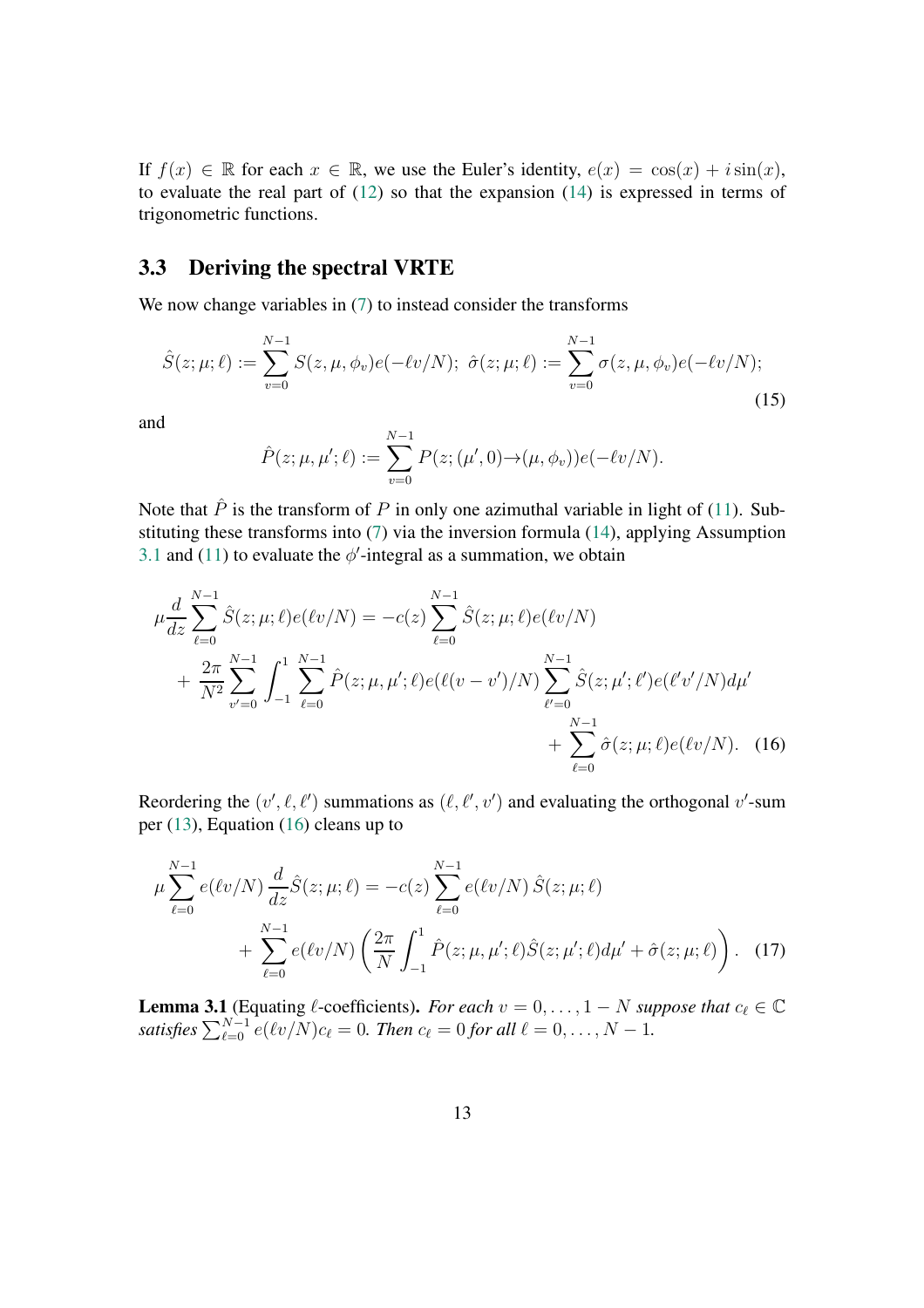*Proof.* Consider the  $N \times N$  matrix  $A := (e((i-1)(j-1)/N))_{1 \le i,j \le N}$  and  $N \times 1$  column vector  $C := (c_{j-1})_{1 \leq j \leq N}$ . By the hypothesis we have that  $AC = 0_{N \times 1}$ . Moreover, the Vandermonde matrix A is invertible, with inverse  $A^{-1}$ , as is seen by evaluating the determinant

$$
\det(A) = \prod_{1 \le i < j \le N} (e(j-1) - e(i-1)) \ne 0.
$$

 $\Box$ 

The lemma now follows from the equality  $C = A^{-1}0_{N \times 1} = 0_{N \times 1}$ .

By Lemma [3.1](#page-12-2) this assertion the  $\ell$ -summands in [\(17\)](#page-12-3) now decouple as follows.

<span id="page-13-1"></span>**Proposition 3.2.** *For*  $\mu \in [-1, 1]$  *and*  $\zeta = \zeta(z)$  *for some*  $z \in (m, \infty)$  *we have a decoupled spectral VRTE for each*  $0 \leq \ell \leq N - 1$  *given by* 

$$
\mu \frac{d}{dz} \hat{S}(z; \mu; \ell) = -c(z) \hat{S}(z; \mu; \ell) + \frac{2\pi}{N} \int_{-1}^{1} \hat{P}(z; \mu, \mu'; \ell) \hat{S}(z; \mu'; \ell) d\mu' + \hat{\sigma}(z; \mu; \ell).
$$

*Remark* 3.3*.* The advantage of using the spectral VRTE in Proposition [\(3.2\)](#page-13-1) over the original VRTE in [\(7\)](#page-7-1) is that the  $\phi'$ -integral in [\(7\)](#page-7-1) is eliminated, or rather 'decoupled' from the dependence on  $\phi$ . The upshot being that the equations indexed by  $0 \leq \ell \leq \ell$  $N-1$  may be solved independently of one another. This is computationally efficient.

### 3.4 Discrete approximation of the polar coordinate

Fix a positive integer M. We symmetrically partition the polar  $\mu$ -axis [-1, 1] into 2M subintervals over the hemispheres  $B^{\pm}$ . The partition within each hemisphere is given arbitrarily since we do not make use of underlying structure or periodicity here. A specific partition may be chosen by the reader to be physically meaningful.

To this end, pick M subintervals  $\mathcal{I}_i \subset (0,1)$  such that  $(0,1) = \bigsqcup_{i=1}^M \mathcal{I}_i$ . Also define their reflections about 0 by  $\mathcal{I}_{-i} := -\mathcal{I}_i$ . These partition the polar axis within the hemispheres  $\mathcal{B}^{\pm}$ , respectively. In each interval, fix an arbitrary choice of base point  $\mu_i \in \mathcal{I}_i$ for  $i = \pm 1, \ldots, \pm M$ . By definition we have  $\mu_{-i} = -\mu_i$ . We denote the length of an interval  $\mathcal{I}_i$  by  $\Delta \mu_i := \int_{\mathcal{I}_i} d\mu$ .

<span id="page-13-2"></span>**Assumption 3.2** (Polar step-function approximation). *The mappings given by*  $\mu \mapsto$  $S(z; \mu, \phi)$ ,  $\mu \mapsto \sigma(z; \mu, \phi)$  and  $(\mu, \mu') \mapsto P(z; (\mu', \phi') \rightarrow (\mu, \phi))$  and are constant on *the intervals*  $\mathcal{I}_i$  for each  $i = \pm 1, \ldots, \pm M$ .

#### <span id="page-13-0"></span>3.5 The discrete spectral VRTE as a linear system

To recognise the symmetry in our choice of intervals  $\mathcal{I}_i$  and the scattering matrix sym-metries in [\(11\)](#page-10-3), we apply  $\pm$  to our notation and henceforth consider  $1 \le i, j \le M$  by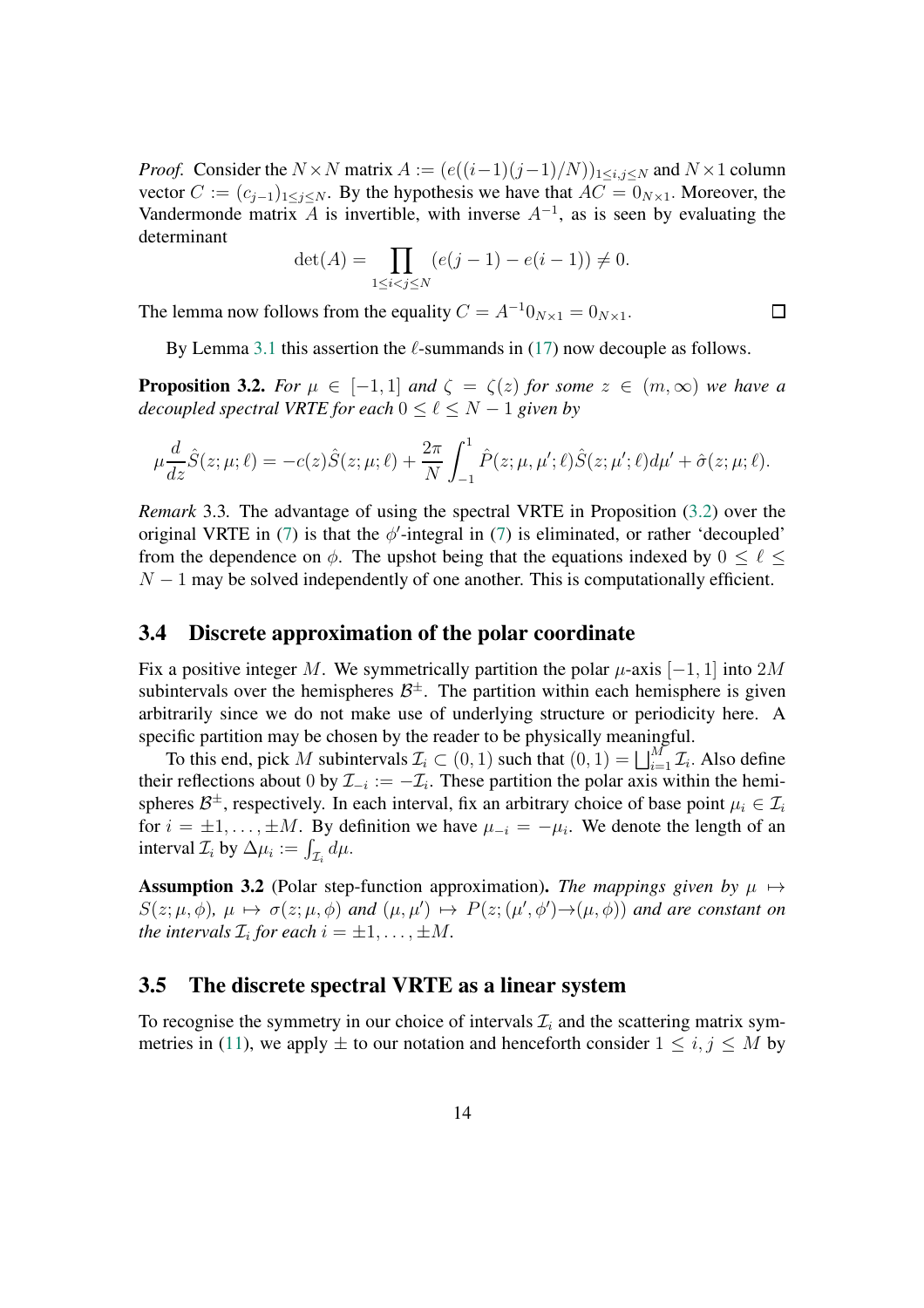introducing

<span id="page-14-1"></span>
$$
\hat{S}^{\pm}(z;\mu_i;\ell) := \hat{S}(z;\mu_{\pm i};\ell); \quad \hat{\sigma}^{\pm}(z;\mu;\ell) := \hat{\sigma}(z;\mu_{\pm};\ell);
$$
  
and  

$$
\hat{P}^{\pm}(z;\mu_i,\mu_j;\ell) := \hat{P}(z;\mu_i,\mu_{\pm j};\ell) = \hat{P}(z;\mu_{-i},\mu_{\mp j};\ell).
$$
 (18)

Then, under Assumption [3.2,](#page-13-2) Proposition [3.2](#page-13-1) implies that

$$
\pm \mu_i \frac{d}{dz} \hat{S}^{\pm}(z; \mu_i; \ell) = -c(z) \hat{S}^{\pm}(z; \mu_i; \ell) \n+ \frac{2\pi}{N} \sum_{j=1}^{M} \Delta \mu_j \left( \hat{P}_{\infty}^{\pm}(\mu_i, \mu_j; \ell) \hat{S}^+(z; \mu_j; \ell) + \hat{P}_{\infty}^{\mp}(\mu_i, \mu_j; \ell) \hat{S}^-(z; \mu_j; \ell) \right) + \hat{\sigma}^{\pm}(z; \mu_i; \ell).
$$
\n(19)

By  $(19)$  we refer to 2M equations, each in the 4 dimensions of the Stokes vector. We introduce a compact vector notation to describe this 8M-dimensional linear system. For each  $\ell = 0, \ldots, N - 1$ , define the  $4M \times 1$  column vectors consisting of the M transformed Stokes vectors and source terms, each having elements of dimension  $4 \times 1$ :

$$
\hat{S}^{\pm}(z;\ell) := [\hat{S}^{\pm}(z;\mu_i;\ell)]_{1 \leq i \leq M}, \ \hat{\sigma}^{\pm}(z;\ell) := [\hat{\sigma}^{\pm}(z;\mu_i;\ell)]_{1 \leq i \leq M}.
$$

Also define the  $4M \times 4M$  'local transfer matrices' by the following  $M \times M$  arrays each with 4 × 4 entries: *the local transmittance matrices*

<span id="page-14-0"></span>
$$
\tau(z;\ell) := \left[\frac{\frac{2\pi}{N}\Delta\mu_j \hat{P}^+(z;\mu_i,\mu_j;\ell) - c(z)\delta_{i,j}\mathbf{1}_4}{\mu_i}\right]_{1\leq i,j\leq M}
$$

and the *local reflectance matrices*

$$
\rho(z;\ell) := \left[\frac{\frac{2\pi}{N}\Delta\mu_j\hat{P}^-(z;\mu_i,\mu_j;\ell)}{\mu_i}\right]_{1\leq i,j\leq M}.
$$

These are so called due to their contribution preserving the radiance distribution in a given hemisphere: radiation scattered by the matrix  $\hat{P}^+$  remains in the same hemisphere, adjusting its direction within that hemisphere according to  $\tau$ ; on the other hand, radiation scattered by  $\hat{P}$ <sup>−</sup> makes a U-turn and is reflected into the opposite hemisphere via  $ρ$ . Altogether, Equation [\(19\)](#page-14-0) may now be succinctly written as

$$
\pm \frac{d}{dz}\hat{S}^{\pm}(z;\ell) = \tau(z;\ell)\hat{S}^{\pm}(z;\ell) + \rho(z;\ell)\hat{S}^{\mp}(z;\ell) + \hat{\sigma}^{\pm}(z;\ell). \tag{20}
$$

Condensing notation further, we henceforth suppress the  $\ell$ -dependence and define the (complete)  $2 \times 1$  columns of  $4M \times 1$  vectors

$$
\hat{S}(z) := \begin{bmatrix} \hat{S}^{+}(z;\ell) \\ \hat{S}^{-}(z;\ell) \end{bmatrix}, \ \hat{\sigma}(z) := \begin{bmatrix} \hat{\sigma}^{+}(z;\ell) \\ \hat{\sigma}^{-}(z;\ell) \end{bmatrix}
$$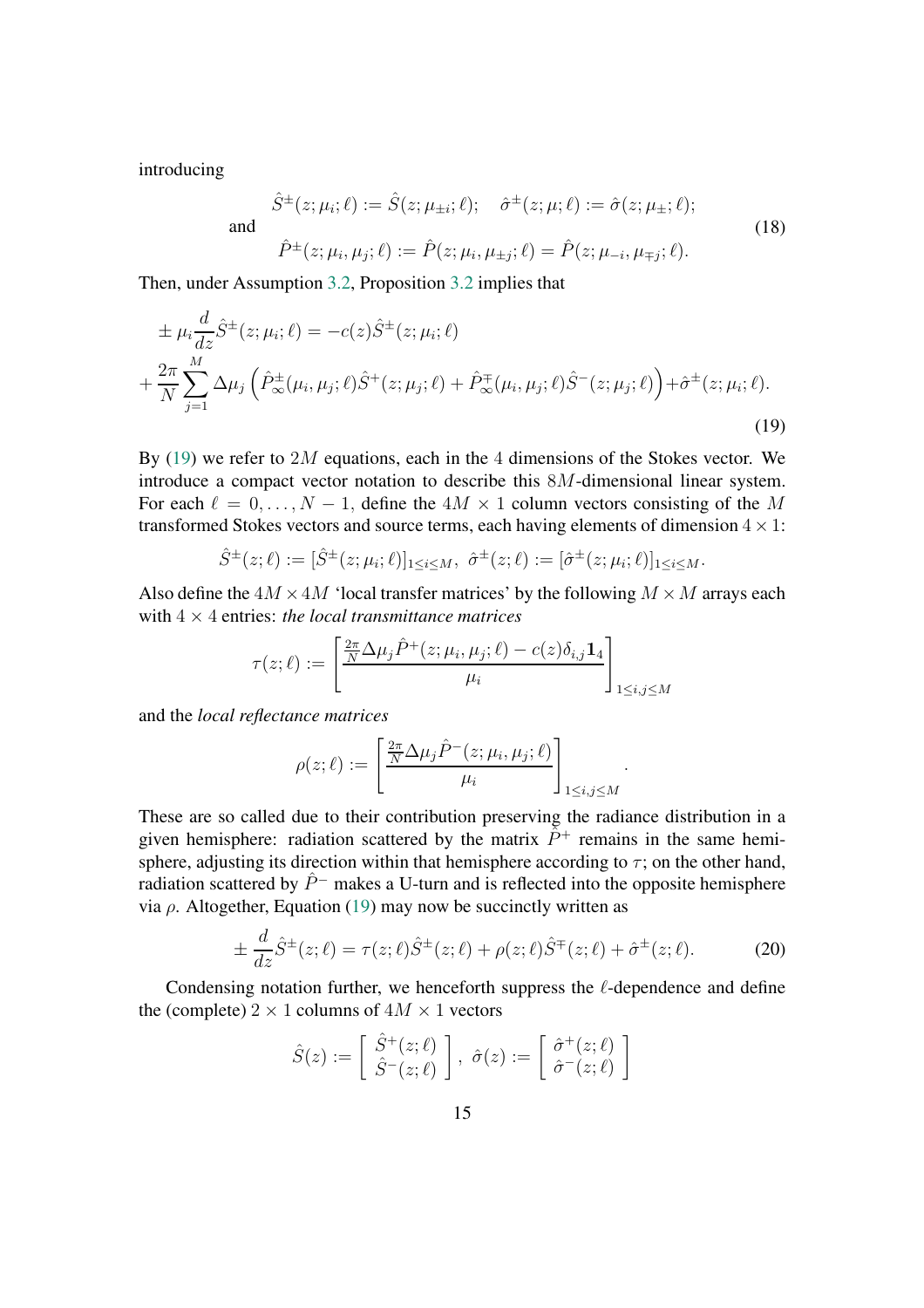alongside the *local transfer matrix*, the  $2 \times 2$  array of  $4M \times 4M$  matrices

<span id="page-15-2"></span>
$$
K(z) := \begin{bmatrix} \tau(z; \ell) & \rho(z; \ell) \\ -\rho(z; \ell) & -\tau(z; \ell) \end{bmatrix}.
$$
 (21)

We finally pose the homogeneous, discrete spectral VRTE as an  $8M = 4 \times 2M$ dimensional system of (in general) non-linear equations

<span id="page-15-0"></span>
$$
\hat{S}'(z) := \frac{d}{dz}\hat{S}(z) = K(z)\hat{S}(z) + \hat{\sigma}(z). \tag{22}
$$

We shall later specialise to solving this system in homogeneous waters. This amounts to the following.

<span id="page-15-3"></span>Assumption 3.3 (Homogeneous water). *The scattering phase matrix* P*, attenuation coefficient* c*, and source term* σ*, and consequently the local transfer matrix* K *and transform*  $\hat{\sigma}$  *in* [\(22\)](#page-15-0), *are constant as functions of depth z.* 

## 4 A analytic solution via state transition

We can describe the (discrete) process of radiative transfer through a water body as a multivariable control process of order 8M. In this section we deduce an analytic solution to [\(22\)](#page-15-0) in both the non-homogeneous and homogeneous cases. Behind the scenes in this section, we have fixed  $0 \leq \ell \leq N-1$ , which has been subverted from the notation in [\(22\)](#page-15-0).

## <span id="page-15-4"></span>4.1 The non-homogeneous analytic solution

An analytic solution for the 'state vector'  $\hat{S}(z)$  with respect to an initial value  $\hat{S}(z_0)$ at  $z_0 > 0$  is derived by introducing a *state-transition matrix*  $\Phi(z, z_0) := F(z)F(z_0)^{-1}$ where the  $8M \times 8M$  matrix  $F(z)$  is a 'fundamental solution' to the associated homogeneous problem  $\frac{dF}{dz}(z) = K(z)F(z)$ . This non-explicit definition directly implies the following properties:  $\Phi(z_0, z_0) = 1$ ;  $\Phi(z, z_0) = \Phi(z, z')\Phi(z', z_0)$  for  $z' > 0$ ;  $\Phi(z, z_0) = \Phi(z_0, z)^{-1}$  and

$$
\frac{d}{dz}\Phi(z,z_0) = K(z)\Phi(z,z_0).
$$

Using Lagrange's method of variation of parameters, the general solution to [\(22\)](#page-15-0) may be expressed as

<span id="page-15-1"></span>
$$
\hat{S}(z) = \Phi(z, z_0)\hat{S}(z_0) + \int_{z_0}^{z} \Phi(z, z')\hat{\sigma}(z')dz'. \tag{23}
$$

See [\(Tou,](#page-27-4) [1964,](#page-27-4) §2.4) for expanded details.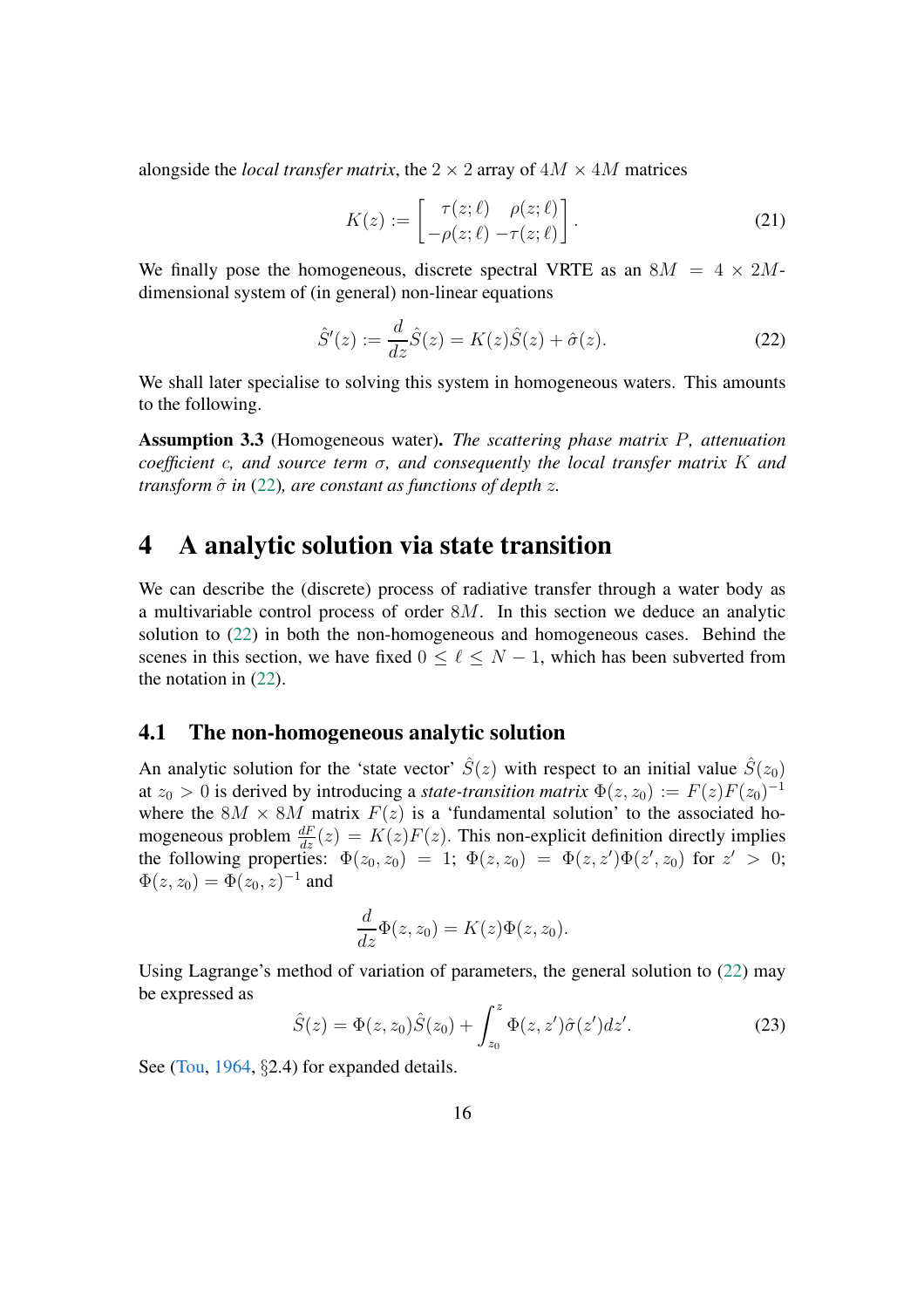### <span id="page-16-2"></span>4.2 Diagonalising the depth-independent transfer matrix

When the transition matrix  $K = K(z)$  is independent of  $z$  –in homogeneous water– a fundamental solution to the linear problem  $\frac{dF}{dz}(z) = KF(z)$  is given by the exponential series  $F(z) = \exp(Kz)$ . The transition matrix is consequently of the form

$$
\Phi(z, z_0) = \exp(K(z - z_0)).
$$

The key observation here is to note that the depth-independent transfer matrix is diagonalisable. This assumption is based on physical grounds (see [Mobley,](#page-25-2) [1994,](#page-25-2) p. 451).

<span id="page-16-0"></span>Assumption 4.1 (Linear independence of eigenvectors). *The eigenvalues of the depthindependent local transfer matrix* K *are distinct or, equivalently, the eigenvectors of* K *are linearly independent.*

Explicitly, by Assumption [4.1](#page-16-0) we have the decomposition

<span id="page-16-1"></span>
$$
K = EDE^{-1} \tag{24}
$$

where E is the (invertible) matrix of eigenvectors of K and  $D = diag(d_1, \ldots, d_{8M})$  is a diagonal matrix whose coefficients  $\{d_i\}_{1\leq i\leq 8M}$  are the distinct eigenvalues of K. With [\(24\)](#page-16-1) we may give more explicit detail to the solution in [\(23\)](#page-15-1).

Let  $G = E^{-1}F$ . Since E is invertible we may view this identity as a change of basis for the solutions in the fundamental matrix  $F$  to those in  $G$ ; indeed,  $G$  satisfies the augmented problem  $\frac{dG}{dz}(z) = DG(z)$  which is solved by  $G(z) = \exp(Dz)$ . We may thus express the state-transition matrix as

$$
\Phi(z, z_0) = E \exp(D(z - z_0)) E^{-1}
$$

where  $\exp(D(z-z_0)) = \text{diag}(\exp(d_1(z-z_0)), \dots, \exp(d_{8M}(z-z_0)))$  is a diagonal matrix dependant exponentially on the eigenvalues of K.

In summary, we have obtained a explicit solution [\(23\)](#page-15-1) for  $\hat{S}(z)$  dependant on only two things. Firstly, on determining the eigenvalues and eigenvectors of  $K$ . This is a problem of computational time roughly proportional to the cube of the matrix order,  $(8M)^3$ . The goal of the next section is to significantly reduce this time using the structure of the polarised scattering processes. Secondly, on evaluating the integral dependant on  $\hat{\sigma}(z)$ . This later condition depends on the specific form of  $\hat{\sigma}(z)$ . If, for example,  $\hat{\sigma}(z) = \hat{\sigma}(z)$  is also depth-independent then

$$
\hat{S}(z) = E \exp(D(z - z_0)) E^{-1} \hat{S}(z_0) + ED \exp(D(z - z_0)) E^{-1} \hat{\sigma}
$$

and in the source-free ( $\sigma = 0$ ) case simply

$$
\hat{S}(z) = E \exp(D(z - z_0)) E^{-1} \hat{S}(z_0).
$$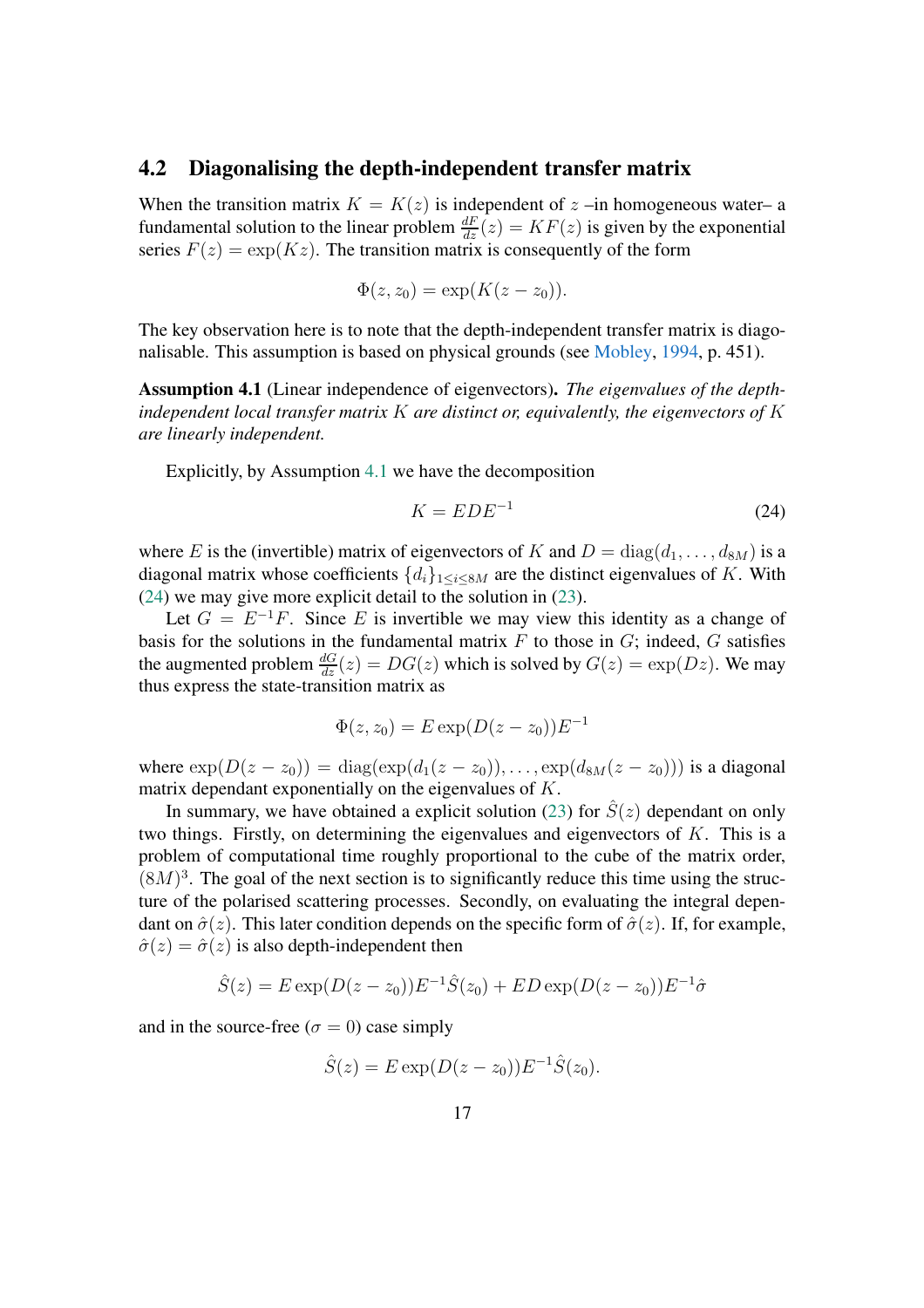*Remark* 4.1*.* The attentive reader might well be wondering about the exponential propagation of the Stokes vector. This depends linearly on the set of functions  $z \mapsto \exp(d_iz)$ . It shall be seen in §[5.1](#page-17-0) that the eigenvalues  $d_i$  come in  $\pm$  pairs determined by the hemispheres  $B^{\pm}$ . This taken into account, polarised radiative transfer decays exponentially with depth as predicted by experimental observation.

## 5 Deconstruction of eigenvectors

The goal of this section is to reduce the dimensional length of 8M when computing the matrix of eigenvectors  $E$  and eigenvalues  $D$ , as in [\(24\)](#page-16-1), of the local transfer matrix  $K$ . This is achieved by exploiting symmetries in the construction of  $K$ . In particular, we have two leads to follow:

- 1. The eigenvalues of K naturally divide into pairs corresponding to their influence in a given hemisphere  $B^{\pm}$ . We recount this argument from the literature [\(Mobley](#page-25-2), [1994,](#page-25-2) §9.4).
- 2. The structure of K is dependant on that of the  $4 \times 4$  scattering phase matrices P. We consider their form as in  $\S2.5$  $\S2.5$  and give reduction formulae for computing their eigenvalues and eigenvectors when they are of part-diagonal type. This is a novel feature of the transfer of polarised light.

## <span id="page-17-0"></span>5.1 Hemispherical symmetries

We exploit the symmetry in  $K$ , as defined in [\(21\)](#page-15-2), given by

<span id="page-17-1"></span>
$$
-K = \left[\begin{array}{cc} 1_{4M} \\ 1_{4M} \end{array}\right] K \left[\begin{array}{cc} 1_{4M} \\ 1_{4M} \end{array}\right]. \tag{25}
$$

Since the right-hand side of  $(25)$  is similar to K it has the same set of eigenvalues, which by this identity must be equal to the eigenvalues  $\{-d_i\}$  of  $-K$ . We conclude that the eigenvalues of K come in positive and negative pairs. Let us re-index the det  $\{d_i\}$ accordingly so that

$$
0
$$

and, for  $1 \leq i \leq 4M$ ,  $d_{i+4M} = -d_i$ . Note that these inequalities are strict by As-sumption [4.1.](#page-16-0) Defining the partial diagonal matrix  $D^+ := diag(d_1, \ldots, d_{4M})$  we have  $D = \text{diag}(D^+, -D^+)$ . Now let us consider a corresponding decomposition of the eigenvectors in  $E$ . We quarter the array by denoting

$$
E = \left[ \begin{array}{cc} E^{++} & E^{-+} \\ E^{+-} & E^{--} \end{array} \right].
$$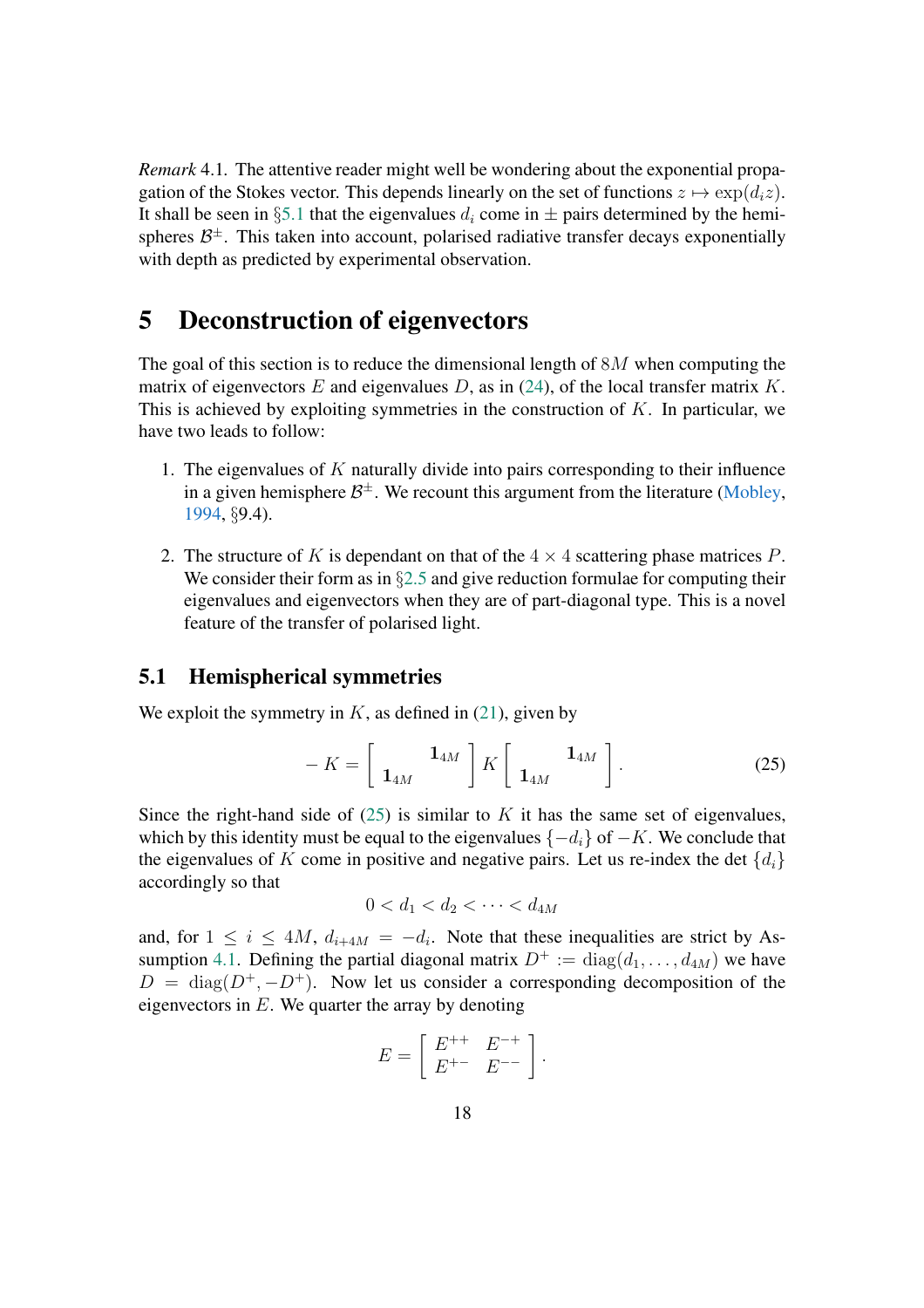By the symmetry in  $(25)$ , this matrix must equal

$$
\left[\begin{array}{cc} \mathbf{1}_{4M} \end{array}\right] E \left[\begin{array}{cc} \mathbf{1}_{4M} \end{array}\right] = \left[\begin{array}{cc} E^{--} & E^{+-} \\ E^{-+} & E^{++} \end{array}\right].
$$

We implement this identity by denoting  $E^+ := E^{++} = E^{--}$  and  $E^- := E^{++} = E^{+-}$ . There is an analogous block structure for  $E^{-1}$  found via the standard inversion formula for  $2 \times 2$  block matrices:

<span id="page-18-2"></span>
$$
\begin{bmatrix} E^+ & E^- \\ E^- & E^+ \end{bmatrix}^{-1} = \begin{bmatrix} (E^+ - E^-(E^+)^{-1}E^-)^{-1} & (E^- - E^+(E^-)^{-1}E^+)^{-1} \\ (E^- - E^+(E^-)^{-1}E^+)^{-1} & (E^+ - E^-(E^+)^{-1}E^-)^{-1} \end{bmatrix}, \quad (26)
$$

however, we do not use this form until later in §[6.3.](#page-22-0) In particular, note that the matrices  $E^{\pm}$  and  $E^{\pm}(E^{\mp})^{-1}E^{\pm} - E^{\mp}$  are invertible. This follows from the linear independence of the eigenvectors they contain (Assumption [4.1\)](#page-16-0). Applying the explicit definition of K in [\(21\)](#page-15-2) to  $K = EDE^{-1}$  we obtain the four matrix equations

<span id="page-18-1"></span>
$$
\begin{bmatrix}\n\tau E^{+} - \rho E^{-} & \rho E^{+} - \tau E^{-} \\
\tau E^{-} - \rho E^{+} & \rho E^{-} - \tau E^{+}\n\end{bmatrix} = \begin{bmatrix}\nE^{+} D^{+} & -E^{-} D^{+} \\
E^{-} D^{+} & -E^{+} D^{+}\n\end{bmatrix}
$$
\n(27)

where we have written in shorthand  $\tau := \tau(z; \ell)$  and  $\rho := \rho(z; \ell)$ . Adding together and then subtracting the two equations in the first row of  $(27)$  gives us

<span id="page-18-0"></span>
$$
\begin{cases} (\tau + \rho)(E^+ - E^-) = (E^+ + E^-)D^+\\ (\tau - \rho)(E^+ + E^-) = (E^+ - E^-)D^+ \end{cases}
$$
 (28)

which by simultaneous solution implies

$$
(\tau - \rho)(\tau + \rho)(E^+ + E^-) = (E^+ + E^-)(D^+)^2.
$$

This determines a new eigenvalue-eigenvector system of size 4M for the matrix ( $\tau$  −  $\rho$ )( $\tau + \rho$ ) whose eigenvalues are given by  $\{d_i^2\}_{1 \le i \le 4M}$  and whose eigenvectors are the columns of the matrix

$$
\tilde{E} := E^+ + E^-.
$$

Once  $\tilde{E}$  and  $\tilde{D} := (D^+)^2$  have been computed, we recover  $D^+$ , and hence D, via the square root and  $E^+ - E^-$  via substitution into the second equation. By elimination the individual summands  $E^{\pm}$  are also determined. Altogether, the entire 8M-dimensional system  $K = EDE^{-1}$  is reduced to a 4M-dimensional one, saving factor of  $8 = 2<sup>3</sup>$  in computation time.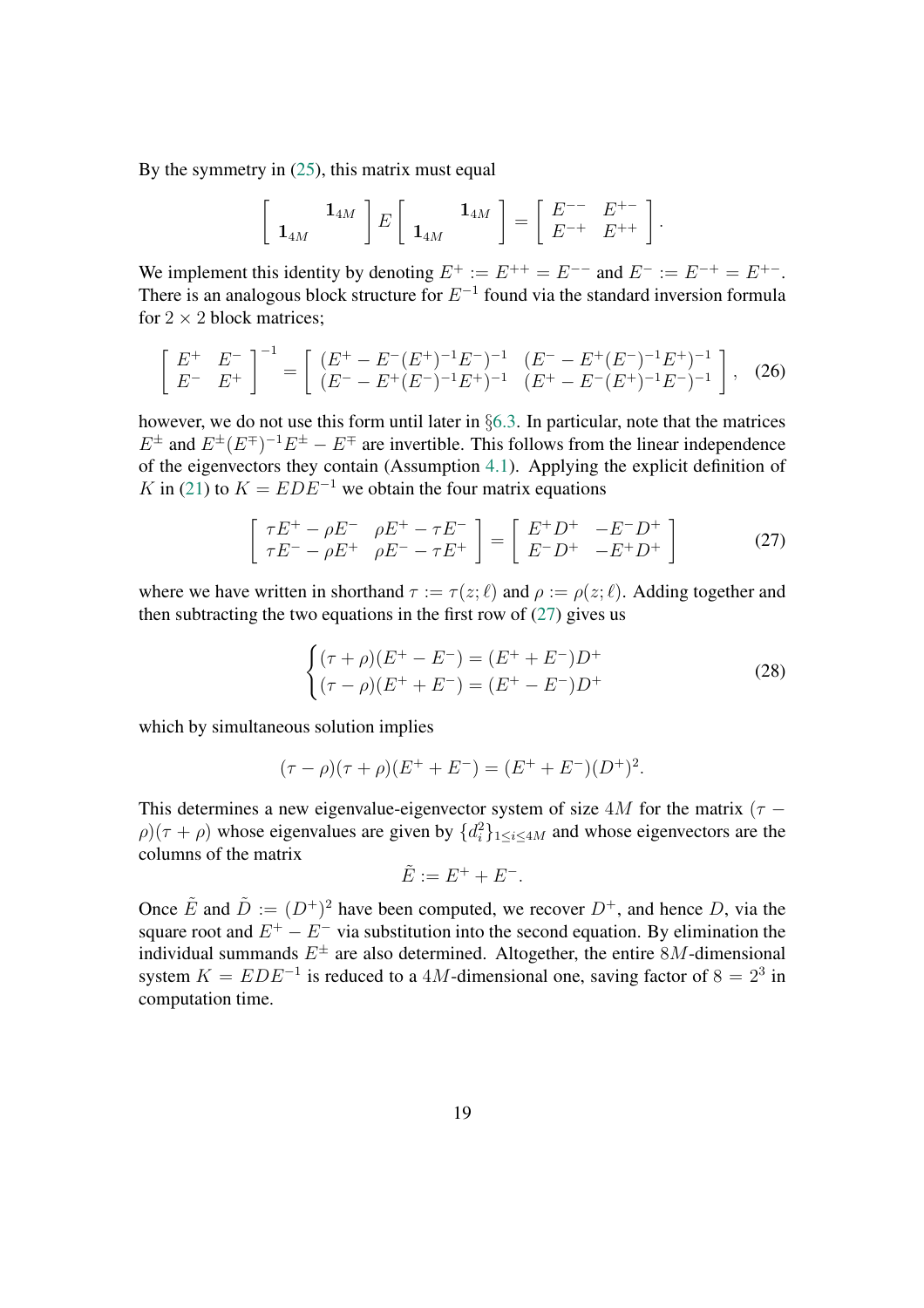### 5.2 Polarised scattering matrix symmetries

Now we consider the explicit form of  $(\tau - \rho)(\tau + \rho)$  and seek to determine its matrix of eigenvectors  $\hat{E}$  and eigenvalues  $\hat{D}$ . By definition we have

$$
\tau \pm \rho = \left[ \frac{\frac{2\pi}{N} \Delta \mu_j (\hat{P}_{i,j}^+ \pm \hat{P}_{i,j}^-) - c(z) \delta_{i,j} \mathbf{1}_4}{\mu_i} \right]_{1 \le i,j \le M}
$$

where we have applied the shorthand  $\hat{P}_{i,j}^{\pm} := \hat{P}^{\pm}(z; \mu_i, \mu_j; \ell)$ . In this raw form, we firstly make note of the following symmetry for  $\hat{P}^+_{i,j} \pm \hat{P}^-_{i,j}$  to speed computation.

**Proposition 5.1.** *Write*  $P(z; (\mu_j, 0) \rightarrow (\mu_i, \phi_v)) = R(\alpha_{i,j,v}) M_{i,j,v} R(\alpha_{i,j,v}')$  as given in §[2.5,](#page-9-0) here explicating the dependence on  $i, j, v$ . Then for  $1 \leq i, j \leq M$  we have

$$
\hat{P}_{i,j}^{+} \pm \hat{P}_{i,j}^{-} = \sum_{v=0}^{N-1} \left( R(\alpha_{i,j,v}) M_{i,j,v} e\left(\frac{\ell v}{N}\right) \pm R(-\alpha_{i,j,v}) M_{i,-j,\frac{N}{2}-v} e\left(\frac{\ell v}{N}-\frac{\ell}{2}\right) \right) R(\alpha'_{i,j,v}).
$$

*Proof.* To the definition of  $\hat{P}_{i,j}^+$  (see §[3.3](#page-12-0) and [\(18\)](#page-14-1)) we apply Lemma [2.1](#page-9-4) and factorise the matrix  $R(\alpha'_{i,j,v})$  from the Fourier transform.  $\Box$ 

*Remark* 5.2*.* Working with the Fourier transform here introduces a technical 'full stop' in terms of exploiting the block structure of  $R(\alpha)MR(\alpha')$ . For instance, should one wish to compute the eigenvalues of the matrix  $P(z; (\mu', \phi') \rightarrow (\mu, \phi))$  then one could conjugate by a permutation matrix; for example,

$$
\begin{bmatrix} 1 & 1 \\ 1 & 1_2 \end{bmatrix} \begin{bmatrix} 1 & & \\ & R(\alpha) & \\ & & 1 \end{bmatrix} \begin{bmatrix} 1 & & \\ & 1_2 \end{bmatrix} = \begin{bmatrix} 1 & & \\ & 1 & \\ & & R(\alpha) \end{bmatrix}
$$

would permit one to instead consider two  $2 \times 2$  blocks to determine the eigenvalues of  $P(z; (\mu', \phi') \rightarrow (\mu, \phi))$ . However, the benefit in doing so is outweighed by the sacrifice of the decoupling of the azimuthal variable.

#### 5.2.1 Part-diagonal type scattering symmetries

We now assume that scattering matrices  $M = \text{diag}(M_1, M_2)$  are of part-diagonal type: without loss in generality, let us assume  $M_2$  is a diagonal matrix. Then, each phase scattering matrix decomposes into a  $3 \times 3$  block and a  $1 \times 1$  block along the diagonal. In particular we have

$$
(\tau - \rho)(\tau + \rho) = \begin{bmatrix} A_{ij} & \\ & \alpha_{ij} \end{bmatrix}_{1 \le i, j \le M}
$$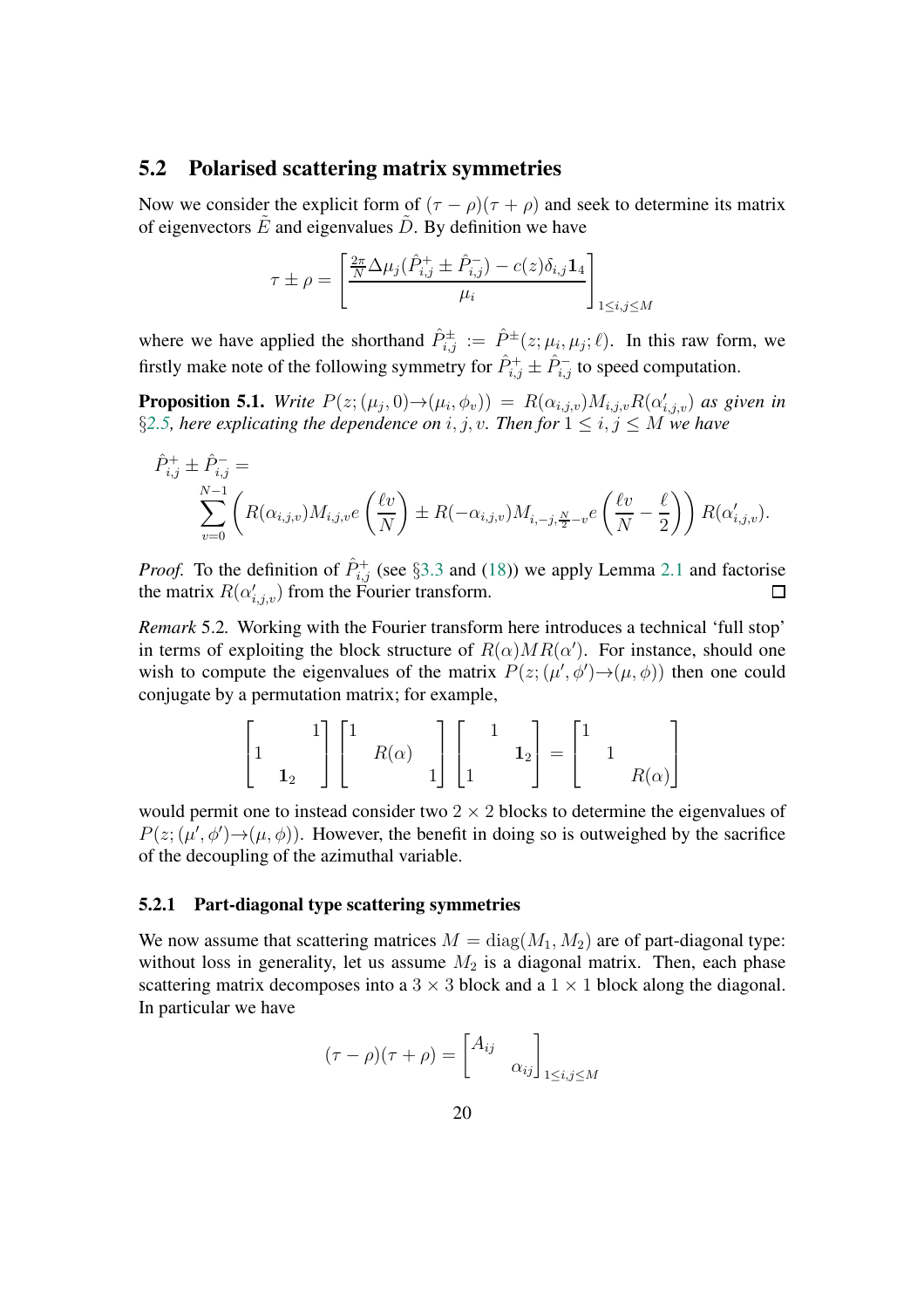where  $A_{ij}$  are 3 × 3 matrices and  $\alpha_{ij}$  are scalar coefficients. Consider the matrix 3M  $\times$ 3M matrix

$$
A := \big[A_{ij}\big]_{1 \le i,j \le M}
$$

and the  $M \times M$  matrix

$$
\alpha := [\alpha_{ij}]_{1 \le i,j \le M}.
$$

<span id="page-20-0"></span>**Proposition 5.3.** *The eigenvalues of*  $(\tau - \rho)(\tau + \rho)$  *are given by the eigenvalues of*  $diag(A, \alpha)$  *which are equal precisely to the eigenvalues of A and of*  $\alpha$  *respectively.* 

*Proof.* The characteristic polynomial of  $(\tau - \rho)(\tau + \rho)$  is given by

$$
\begin{aligned} \det(x\mathbf{1}_{4M} - (\tau - \rho)(\tau + \rho)) &= \det\begin{bmatrix} \delta_{ij}x\mathbf{1}_3 - A_{ij} \\ \delta_{ij}x - \alpha_{ij} \end{bmatrix}_{1 \le i,j \le M} \\ &= \pm \det\begin{bmatrix} x\mathbf{1}_{3M} - A \\ x\mathbf{1}_{M} - \alpha \end{bmatrix} \\ &= \pm \det(x\mathbf{1}_{3M} - A)\det(x\mathbf{1}_{M} - \alpha) \end{aligned}
$$

where the first equality is obtained by permuting pairs of adjacent rows so that row  $4(M - k + 1)$  is moved down in order to row  $4M - k + 1$  for  $k = 1, ..., M$ , incurring a factor of −1 for each permutation. The zeros of the left-hand side are equal, with multiplicity, to the zeros of the right-hand side. These are precisely the eigenvalues in question. (Note that the sign  $\pm$  is equal to  $\prod_{k=1}^{M}(-1)^{3(k-1)} = (-1)^{3M(M-1)/2}$  which is determined by the parity of  $M(M-1)/2$ , which is even if  $M \equiv 0$  or 1 modulo 4 and odd if  $M \equiv 2$  or 3 modulo 4.)  $\Box$ 

<span id="page-20-1"></span>**Proposition 5.4.** *Let*  $v_A$  *and*  $v_\alpha$  *denote right eigenvectors of* A *and*  $\alpha$ *, respectively, and let*  $\mathbf{0}_n$  *denote the zero column vector of dimension*  $n \geq 1$ *. Then the* 4*M*-dimensional  $\vec{v}$  vectors  $(v_A, \mathbf{0}_M)^T$  and  $(\mathbf{0}_{3M}, v_\alpha)^T$  are both right eigenvectors of  $\text{diag}(A, \alpha)$ *. Moreover, the eigenvectors of*  $(\tau - \rho)(\tau + \rho)$  *are given by the eigenvectors of* diag( $A, \alpha$ ) *after permuting their rows as in the proof of Proposition [5.3.](#page-20-0)*

*Remark* 5.5*.* In the part-diagonal type case we have reduced the 8M-dimensional eigen-value problem firstly, as in §[5.1,](#page-17-0) to obtain a  $4M$ -dimensional problem. Then, via Propo-sitions [5.3](#page-20-0) and [5.4,](#page-20-1) to two eigenvalue problems of respective dimension  $3M$  and M. The computational time taken to solve such an eigenvalue problem is roughly proportional to the cube of the dimension. We thus save a factor of

$$
\frac{512M^3}{27M^3 + M^3} = \frac{128}{7} > 18.
$$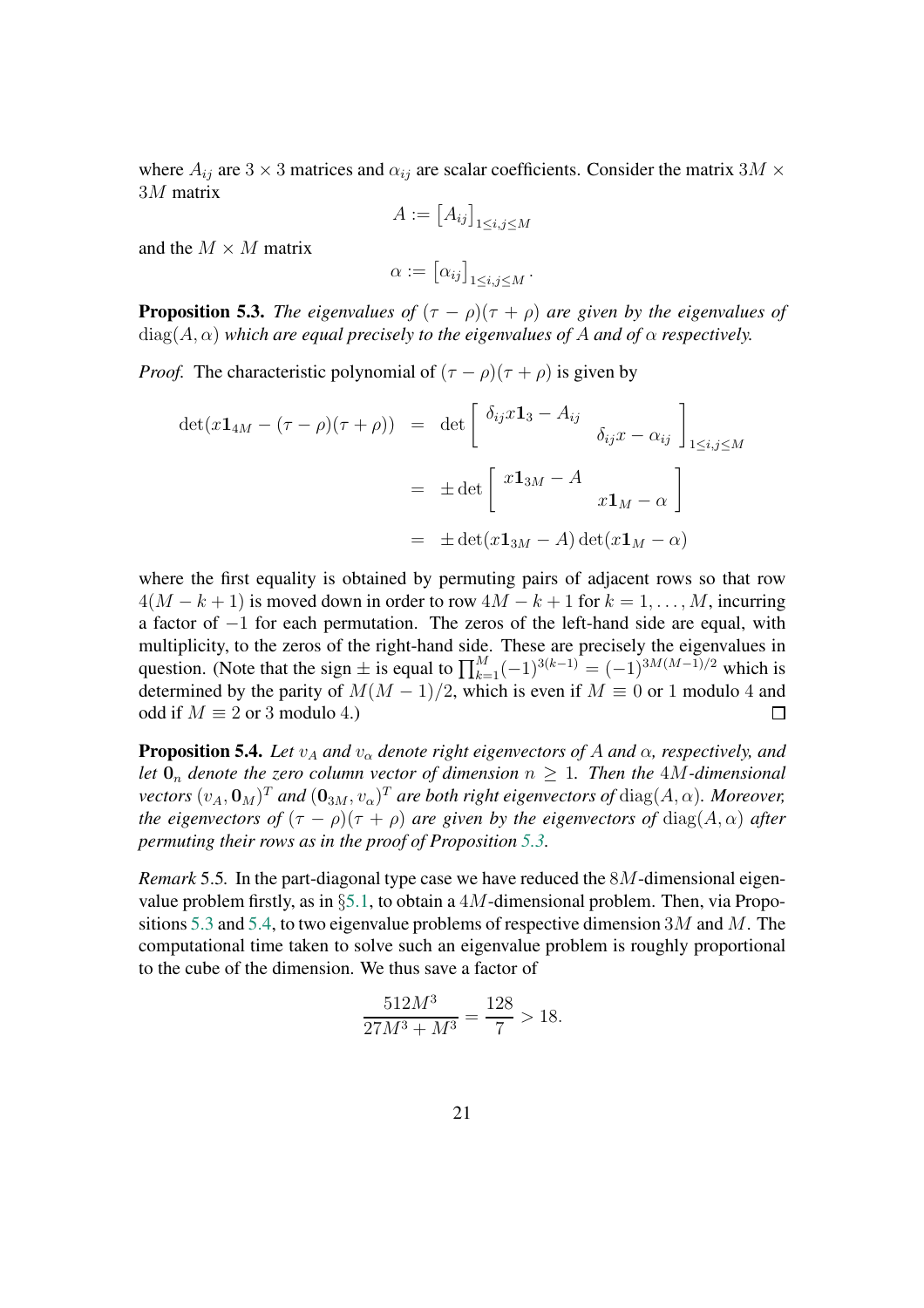## <span id="page-21-0"></span>6 Infinitely deep inhomogeneous water bodies

For polarised light travelling through a natural plane-parallel water body, boundary conditions are imposed at the surface and at the bottom, constituting a two-point boundary value problem. At the surface, the reflectance and transmission functions for polarised radiation are considered by [Mobley](#page-27-5) [\(2015\)](#page-27-5). At the bottom, there are two separate boundaries to consider:

- (1) A finitely deep opaque Lambertian surface.
- $(\infty)$  An infinitely deep opaque bottom with a homogeneous, source-free layer separating it from the main body.

The finite case (1) is straightforward to derive (see [Mobley,](#page-26-6) [2018,](#page-26-6) §1.2.6.1). In this case we assume that light scatters diffusely according to Lambert's cosine emission law [\(Lambert,](#page-27-6) [1760\)](#page-27-6). For example, this is the case for both muddy bottoms and sandy bottoms. Moreover, it is understood that such surfaces are depolarising; the only surviving component of the Stokes vector is that determining the radiance.

Here we derive the bottom boundary condition in case ( $\infty$ ) by computing the 'Vector Bidirectional Reflectance Distribution Function' (VBRDF) which determines the polarised radiation reflected back upwards from a finite depth, past which the water is considered homogeneous.

## 6.1 The landscape

Fix two depths  $z_1 > z_0 > 0$  and assume that in the interval the  $[z_0, z_1]$  the water body is homogeneous and source-free; recall that this means  $K$  is a constant function of  $z$ and  $\sigma = 0$  (see Assumption [3.3\)](#page-15-3). This then describes case ( $\infty$ ) above upon taking the limit  $z_1 \rightarrow \infty$ . Above  $z_0$  we make no additional assumptions so that  $z_0$  may be seen as the bottom of a general inhomogeneous problem. The information we input is the down-welling radiance distribution  $S(z_0; \mu', \phi')$  for  $\mu \in [0, 1]$  and  $\phi \in [0, 2\pi)$ .

<span id="page-21-1"></span>**Assumption 6.1.** All up-welling ( $\mu < 0$ ) at  $z_0$  is due to the reflection of a down-welling *incident Stokes vector*  $S(z_0; \mu', \phi')$  *with*  $\mu' \geq 0$ ; that is, we impose that  $S(z_0; \mu', \phi') =$  $0_M$  *for all*  $\mu' < 0$ .

For natural water bodies, this assumption describes both the finite (1) and infinite ( $\infty$ ) cases above. We now derive the reflectance  $r(z_0, z_1; (\mu', \phi') \rightarrow (\mu, \phi))$  at  $z_0$  for the homogeneous body  $[z_0, z_1]$ . By Assumption [6.1,](#page-21-1) the boundary condition at  $z_0$  may then be written explicitly as

<span id="page-21-2"></span>
$$
S(z_0; -\mu, \phi) = \int_0^{2\pi} \int_0^1 r(z_0, z_1; (\mu', \phi') \to (-\mu, \phi)) S(z_0; \mu', \phi') d\mu' d\phi \qquad (29)
$$

for all  $\mu \in [0, 1]$  and  $\phi \in [0, 2\pi)$ .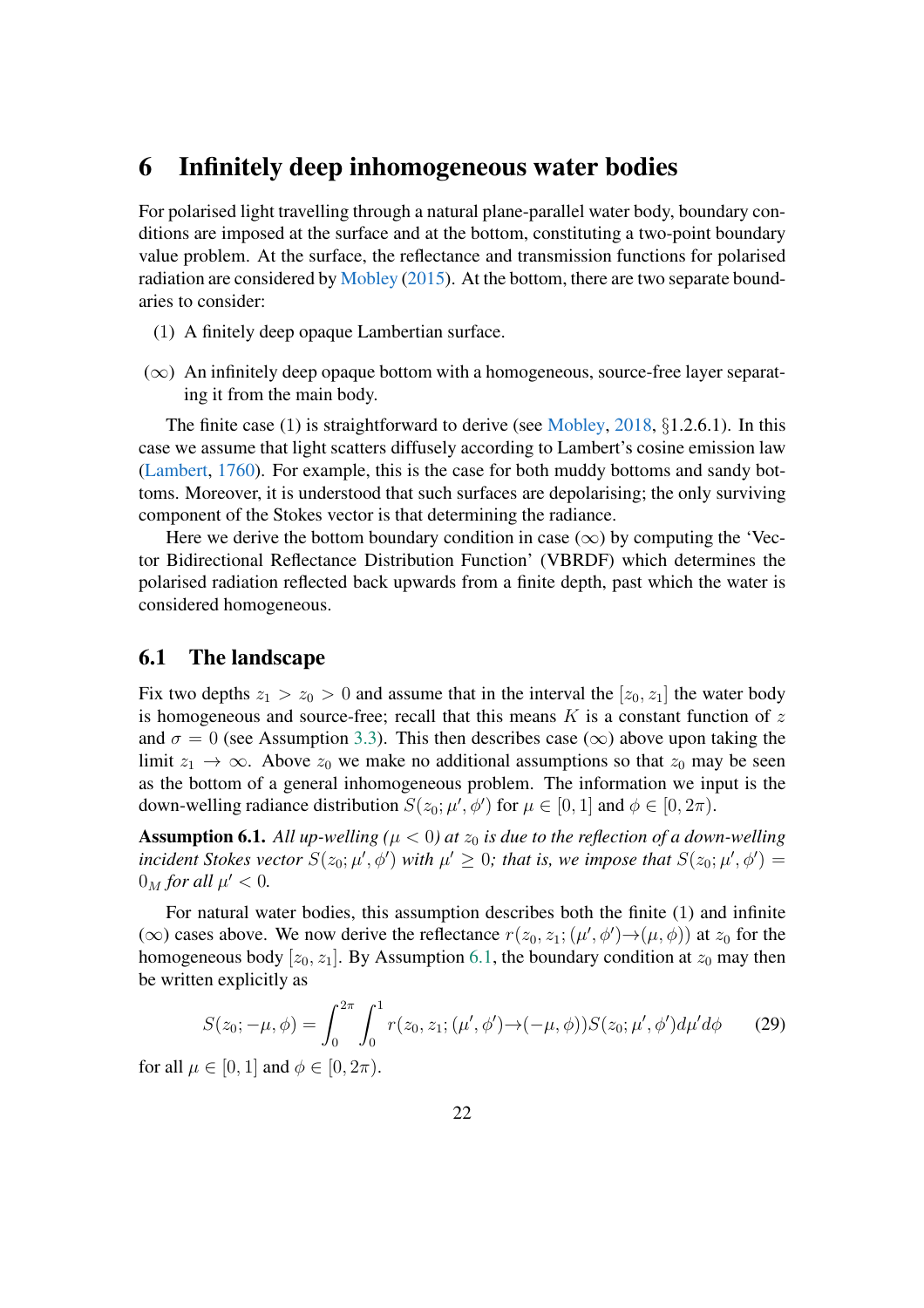<span id="page-22-2"></span>**Assumption 6.2.** *The reflectance of the water in*  $[z_0, z_1]$  *depends only on the difference between the resultant and incident azimuthal directions*  $\phi - \phi'$ *. That is,* 

$$
r(z_0, z_1; (\mu', \phi') \to (\mu, \phi)) = r(z_0, z_1; (\mu', 0) \to (\mu, \phi - \phi')).
$$

In the infinitely deep boundary case  $(\infty)$ , this assumption holds given the planeparallel assumption on the water body itself. (In fact, this holds for the finite boundary cases (1) without an imposing asymmetrical structure.)

## 6.2 Discrete spectral boundary condition

In parallel to §[3.3,](#page-12-0) we derive a discrete spectral analogue for the boundary condition [\(29\)](#page-21-2) to serve as a boundary condition to the discrete spectral VRTE. We apply similarly apply Assumptions [3.1](#page-11-2) and [3.2](#page-13-2) to r, that it is a step function (or quad averaged) in its B-variables. Then applying the finite Fourier transform  $(12)$  to r we obtain

<span id="page-22-1"></span>
$$
\hat{r}(z_0, z_1; \mu, \mu'; \ell) := \sum_{v=0}^{N-1} r(z_0, z_1; (\mu', 0) \to (-\mu, \phi_v)) e(-\ell v/N).
$$
 (30)

Substituting [\(15\)](#page-12-4) and [\(30\)](#page-22-1) into [\(29\)](#page-21-2) via the inversion formula [\(14\)](#page-11-0); evaluating the  $\phi'$ integral via Assumption [6.2;](#page-22-2) and equating the  $\ell$ -th Fourier coefficients using Lemma [3.1](#page-12-2) we obtain the 4-dimensional linear equations

<span id="page-22-3"></span>
$$
\hat{S}^-(z_0; \mu_i; \ell) = \frac{2\pi}{N} \sum_{j=1}^M \Delta \mu_j \hat{r}(z_0, z_1; \mu_i, \mu_j; \ell) \hat{S}^+(z_0; \mu_j; \ell)
$$
(31)

for each  $1 \le i \le M$  and  $0 \le \ell \le N - 1$ . Invoking the matrix notation

$$
\hat{r}(z_0, z_1; \ell) := \left[\hat{r}(z_0, z_1; \mu_i, \mu_j; \ell)\right]_{1 \leq i, j \leq M},
$$

we summarise [\(31\)](#page-22-3) by the single equality

<span id="page-22-4"></span>
$$
\hat{S}^{-}(z_0; \ell) = \frac{2\pi}{N} \operatorname{diag}(\Delta \mu_1, \dots, \Delta \mu_M) \hat{r}(z_0, z_1; \ell) \hat{S}^{+}(z_0; \ell).
$$
 (32)

We now derive a solution for  $\hat{r}(z_0, z_1; \ell)$  so that this boundary condition may be utilised.

## <span id="page-22-0"></span>6.3 An analytic solution for the reflectance

The fundamental assumption of radiative transfer [\(Mobley](#page-25-2), [1994](#page-25-2)) is the (global) *linear interaction principle*: the response radiances emitted from an interval of water  $[z_0, z_1]$ depend linearly on the incident radiances on  $[z_0, z_1]$ . This predicts the existence of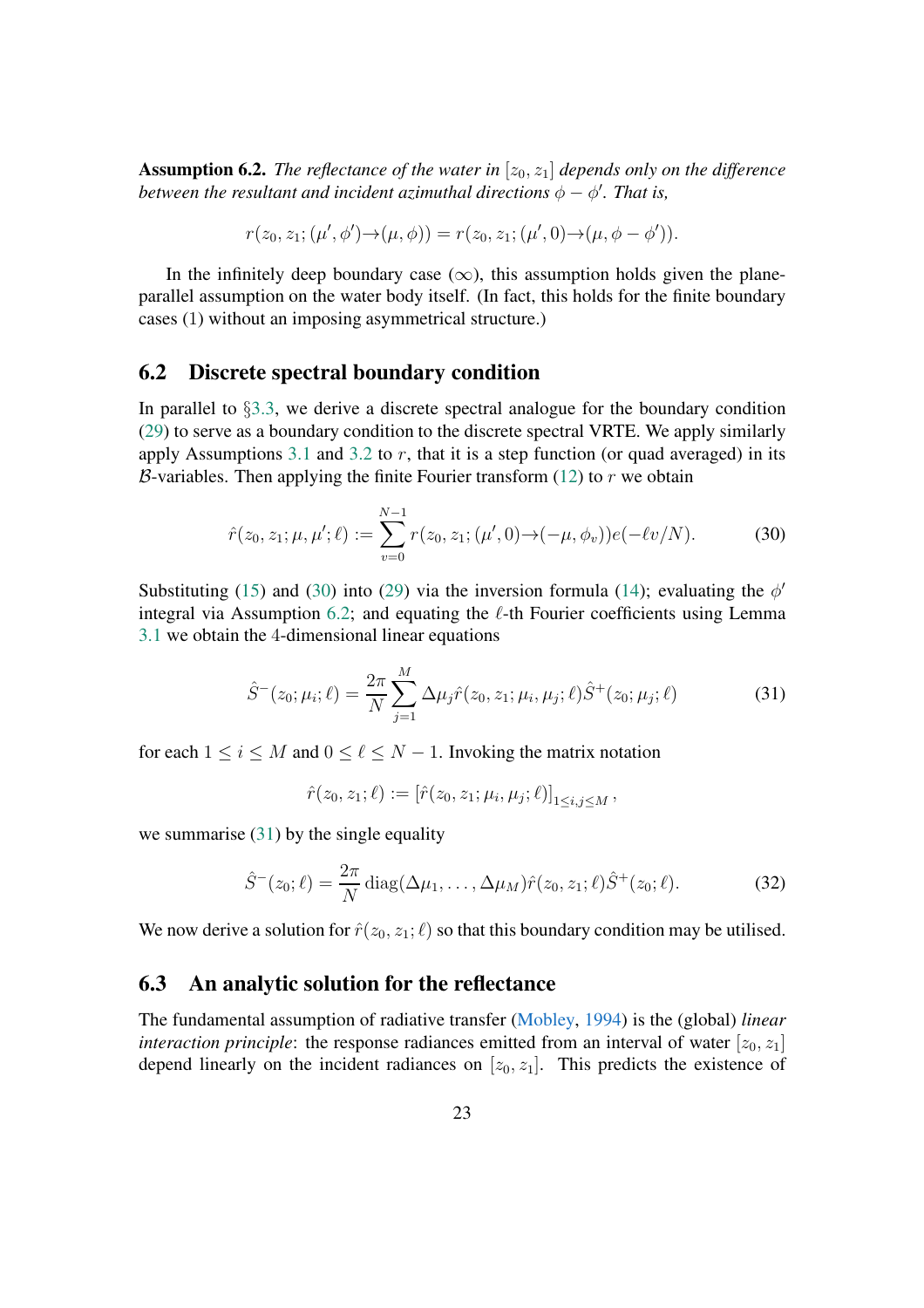four global transfer matrices  $T(z_0, z_1; \ell), T(z_1, z_0; \ell), R(z_0, z_1; \ell),$  and  $R(z_1, z_0; \ell)$  that satisfy

<span id="page-23-1"></span>
$$
\begin{bmatrix}\n\hat{S}^{+}(z_{1};\ell) \\
\hat{S}^{-}(z_{0};\ell)\n\end{bmatrix} =\n\begin{bmatrix}\nT(z_{0}, z_{1}; \ell) & R(z_{1}, z_{0}; \ell) \\
R(z_{0}, z_{1}; \ell) & T(z_{1}, z_{0}; \ell)\n\end{bmatrix}\n\begin{bmatrix}\n\hat{S}^{+}(z_{0}; \ell) \\
\hat{S}^{-}(z_{1}; \ell)\n\end{bmatrix}
$$
\n(33)

for each  $0 \le \ell \le N - 1$ . The variable order of the transfer matrices gives the location of the incident radiation in the first argument.

The successful invariant imbedding method [\(Preisendorfer](#page-25-1), [1965;](#page-25-1) [Mobley,](#page-25-2) [1994\)](#page-25-2) is derived by writing [\(33\)](#page-23-1) in terms of a postulated state-transition matrix  $\Phi(z_1, z_0)$ , as introduced in §[4.1.](#page-15-4) The outcome is to rewrite the two-point boundary value problem as two initial value problems, knitted at the seam via the global interaction principle.

This shall too be the goal at present, albeit in a vastly simplified setting. Firstly, by Assumption [6.1,](#page-21-1) there is no incident radiance at  $z_1$ . This meaning that  $S^-(z_1;\ell) = 0_{4M}$ . Moreover,  $\hat{S}^+(z_1;\ell)$  is of no concern to us. Then [\(33\)](#page-23-1) reduces to the boundary condition [\(32\)](#page-22-4) upon writing

<span id="page-23-2"></span>
$$
R(z_0, z_1; \ell) = \frac{2\pi}{N} \operatorname{diag}(\Delta \mu_1, \dots, \Delta \mu_M) \hat{r}(z_0, z_1; \ell).
$$
 (34)

.

On the other hand, assuming that the water in  $[z_0, z_1]$  is source free by [\(23\)](#page-15-1) we have that  $\hat{S}(z_1) = \Phi(z_1, z_0)\hat{S}(z_0)$ . Additionally assuming that the water in  $[z_0, z_1]$  is homogeneous then

<span id="page-23-3"></span>
$$
\Phi(z_1, z_0) = \begin{bmatrix} E^+ & E^- \\ E^- & E^+ \end{bmatrix} \begin{bmatrix} \exp(D^+(z - z_0)) & \exp(-D^+(z - z_0)) \end{bmatrix} \begin{bmatrix} E^+ & E^- \\ E^- & E^+ \end{bmatrix}^{-1} (35)
$$

as derived in §[4.2](#page-16-2) with the block structure refined in §[5.1.](#page-17-0) To solve for  $R(z_0, z_1; \ell)$  in terms of this decomposition of  $\Phi(z_1, z_0)$  into the eigenvectors and eigenvalues of K, let us introduce the arbitrary notation

$$
\Phi(z_1, z_0) = \begin{bmatrix} \Phi^{++} & \Phi^{-+} \\ \Phi^{+-} & \Phi^{--} \end{bmatrix}
$$

Solving  $\hat{S}(z_1) = \Phi(z_1, z_0)\hat{S}(z_0)$  instead in terms of the response radiances  $\hat{S}^+(z_1;\ell)$ and  $\hat{S}^-(z_1;\ell)$  we obtain

<span id="page-23-0"></span>
$$
\begin{bmatrix} \hat{S}^{+}(z_{1};\ell) \\ \hat{S}^{-}(z_{0};\ell) \end{bmatrix} = \begin{bmatrix} \Phi^{++} - \Phi^{-+}(\Phi^{--})^{-1}\Phi^{+-} & \Phi^{-+}(\Phi^{--})^{-1} \\ -(\Phi^{--})^{-1}\Phi^{+-} & (\Phi^{--})^{-1} \end{bmatrix} \begin{bmatrix} \hat{S}^{+}(z_{0};\ell) \\ \hat{S}^{-}(z_{1};\ell) \end{bmatrix}.
$$
 (36)

This equation determines a general *invariant imbedding relation* in more generality than required here. Recall that by Assumption [6.1](#page-21-1) we consider  $\hat{S}^-(z_1;\ell) = 0$ . Then [\(36\)](#page-23-0) recovers the boundary condition [\(32\)](#page-22-4), substituting [\(34\)](#page-23-2), if and only if

$$
R(z_0, z_1; \ell) = -(\Phi^{--})^{-1} \Phi^{+-}.
$$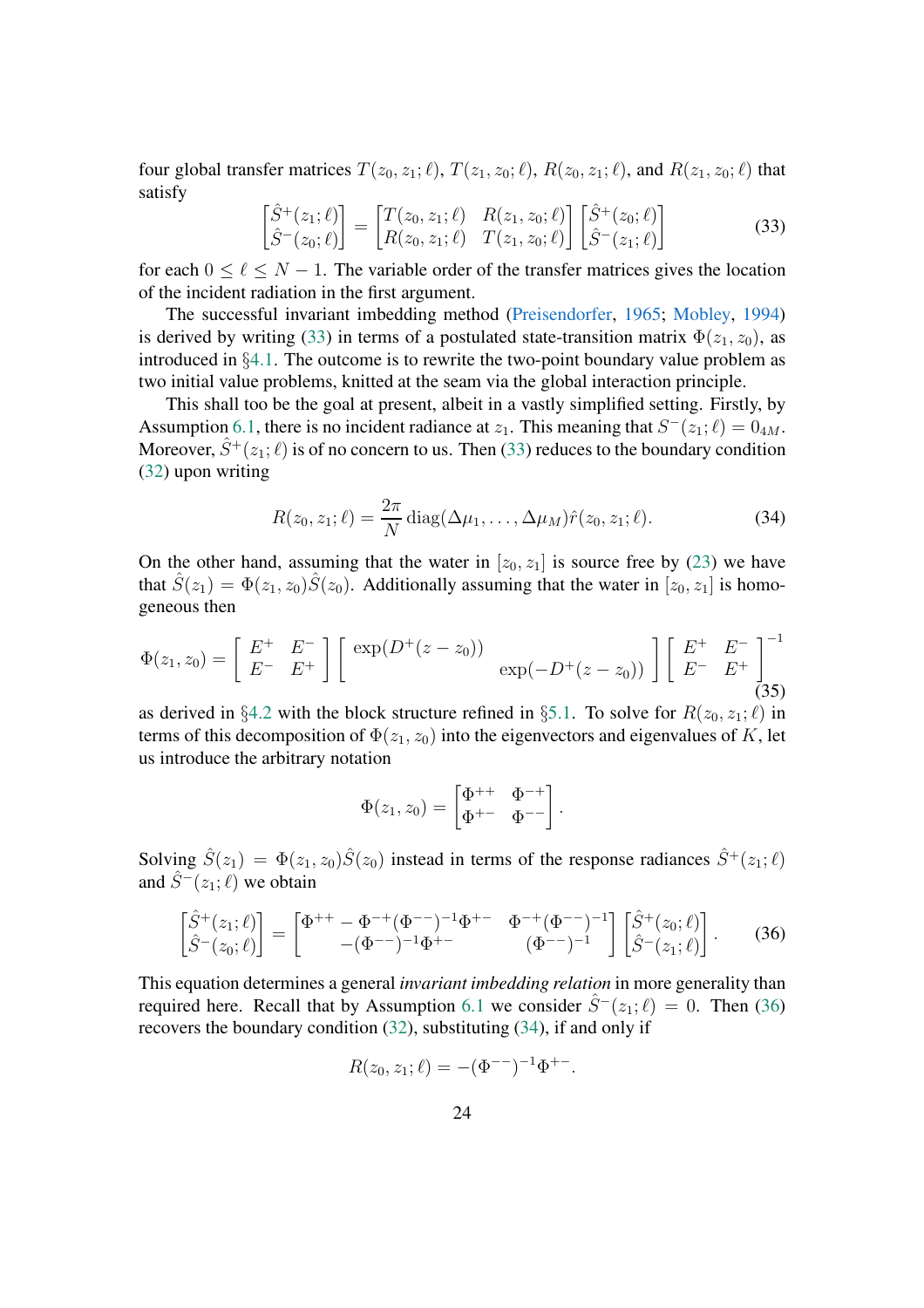Above, we have assumed that  $\Phi^{-}$  is an invertible  $4M \times 4M$  block. As we shall imminently see, this follows from that  $E^{\pm}$  and  $\tilde{E}^{\pm}$  are invertible, which in turn is due to the linear independence of the eigenvectors they contain (see Assumption [4.1\)](#page-16-0). Multi-plying the components of [\(35\)](#page-23-3) and applying the expression for  $E^{-1}$  in [\(26\)](#page-18-2) we evaluate  $\Phi^{-}$  and  $\Phi^{+-}$ , thus obtaining the general result for the reflectance at  $z_0$  for the interval  $[z_0, z_1]$ :

<span id="page-24-1"></span>
$$
R(z_0, z_1; \ell) = -(E^- \exp(D^+(z_1 - z_0))\tilde{E}^- + E^+ \exp(-D^+(z_1 - z_0))\tilde{E}^+)^{-1}
$$
  
×  $(E^- \exp(D^+(z_1 - z_0))\tilde{E}^+ + E^+ \exp(-D^+(z_1 - z_0))\tilde{E}^-),$  (37)

introducing the shorthand  $\tilde{E}^{\pm} := (E^{\pm} - E^{\mp} (E^{\pm})^{-1} E^{\mp})^{-1}$  for the blocks of  $E^{-1}$ . To evaluate this expression in an infinitely deep water body we must take the limit  $R(z_0,\infty;\ell) := \lim_{z_1\to\infty} R(z_0,z_1;\ell)$ . We execute this by looking for the exponential decay of  $\exp(-D^+z_1)$ . We thus rearrange [\(37\)](#page-24-1) by inserting the term  $1 = E^- \exp(D^+(z_1 (z_0)$ )  $\exp(-D^+(z_1-z_0))(E^-)^{-1}$  in between the two factors to obtain

$$
R(z_0, z_1; \ell) = -(\tilde{E}^- + \exp(-D^+(z_1 - z_0))(E^-)^{-1}E^+ \exp(-D^+(z_1 - z_0))\tilde{E}^+)^{-1}
$$
  
 
$$
\times (\tilde{E}^+ + \exp(-D^+(z_1 - z_0))(E^-)^{-1}E^+ \exp(-D^+(z_1 - z_0))\tilde{E}^-).
$$

Taking the limit  $z_1 \to \infty$  we lastly recover the reflectance of  $[z_0, \infty)$  for a homogeneous water body

$$
R(z_0, \infty; \ell) = -(E^-)^{-1}E^+
$$
  
= -(E^- - E^+(E^-)^{-1}E^+)(E^+ - E^-(E^+)^{-1}E^-)^{-1}  
= (E^+(E^-)^{-1} - E^-(E^+)^{-1})E^+(E^-)^{-1}(E^+(E^-)^{-1} - E^-(E^+)^{-1})^{-1}  
= E^+(E^-)^{-1}.

## <span id="page-24-0"></span>7 Asymptotic radiance distributions

As noted in [\(Mobley](#page-25-2), [1994](#page-25-2), §9.6), experimental observation shows that the scalar radiance distribution depends only on the inherent optical properties in deep, homogeneous source-free waters. In this case, the decay rate of the radiance varies exponentially with depth. We conclude here that the same holds for each component of the Stokes vector.

As before, consider an infinitely deep homogeneous, source-free interval  $[z_0, \infty)$  in the water body. Assume we know the initial surface condition  $\hat{S}(z_0)$ . In this interval, propagation of the Stokes vector is described by  $\hat{S}(z) = \Phi(z, z_0)\hat{S}(z)$  for  $z > z_0$  with  $\Phi$  as in [\(10\)](#page-9-1). Expanding the expression with E as in §[5.1](#page-17-0) we obtain

$$
\begin{bmatrix} \hat{S}^{+}(z;\ell) \\ \hat{S}^{-}(z;\ell) \end{bmatrix} = \begin{bmatrix} E^{+} \exp(D^{+}(z-z_{0}))I^{+} + E^{-} \exp(-D^{+}(z-z_{0}))I^{-} \\ E^{-} \exp(D^{+}(z-z_{0}))I^{+} + E^{+} \exp(-D^{+}(z-z_{0}))I^{-} \end{bmatrix}
$$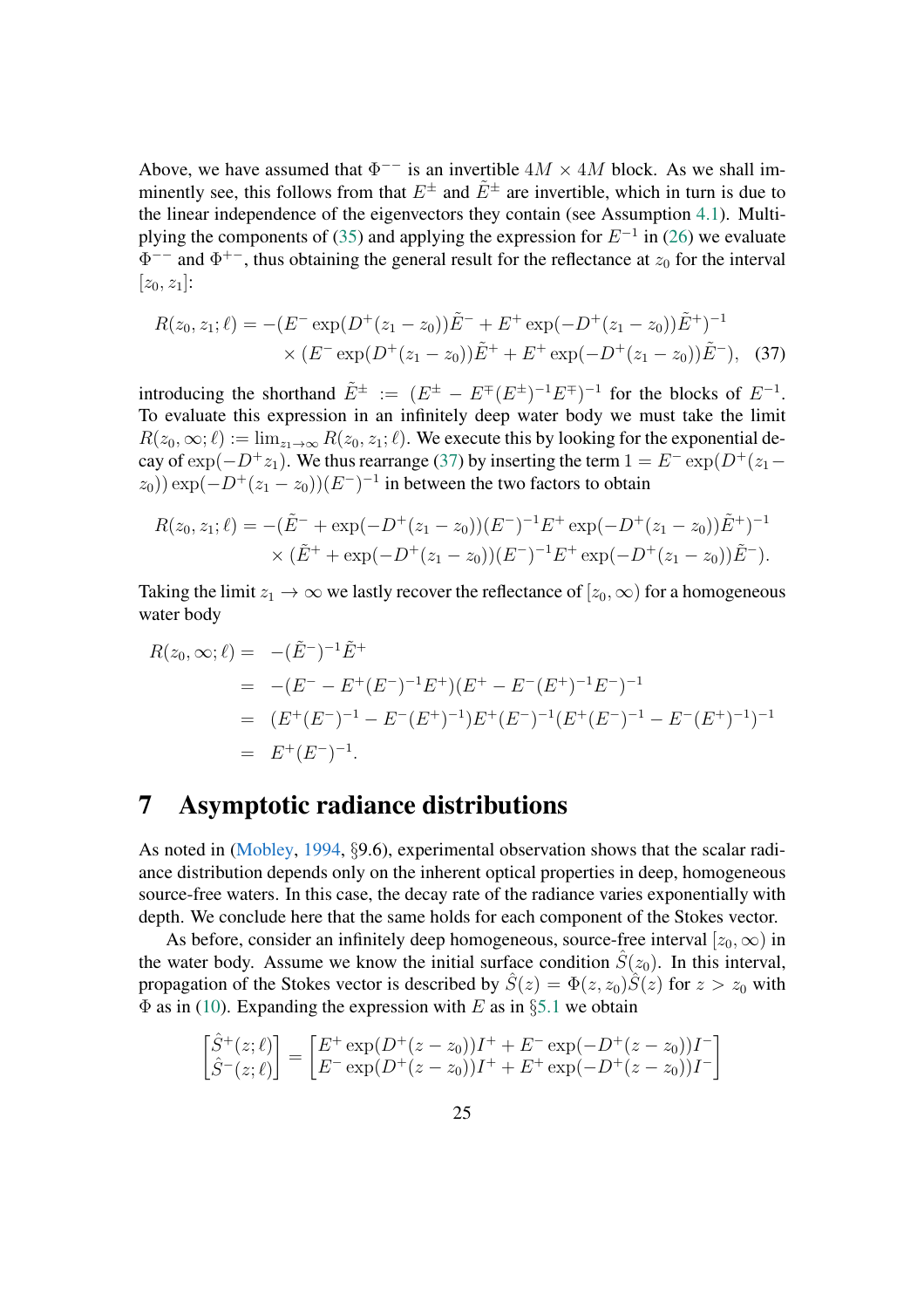where we have defined

<span id="page-25-4"></span>
$$
I^{\pm} := (E^{+} - E^{-}(E^{+})^{-1}E^{-})^{-1}\hat{S}^{\pm}(z_{0}; \ell) + (E^{-} - E^{+}(E^{-})^{-1}E^{+})^{-1}\hat{S}^{\mp}(z_{0}; \ell). \tag{38}
$$

The main result of the last section stated that  $R(z_0, \infty; \ell) = E^+(E^-)^{-1}$ . Moreover, the boundary condition [\(32\)](#page-22-4) implies  $\hat{S}^{-}(z_0;\ell) = R(z_0,\infty;\ell)\hat{S}^{+}(z_0;\ell)$ . Substituting these into [\(38\)](#page-25-4) we find that

<span id="page-25-3"></span> $I^+ = 0$ 

and

$$
I^{-} = (E^{-} - E^{+}(E^{-})^{-1}E^{+})(\mathbf{1}_{4M} - R(z_0, \infty; \ell)^{2})\hat{S}^{+}(z_0; \ell),
$$

the latter of which does not vanish in general. The result that we have now derived is the asymptotic distribution

$$
\hat{S}^{\pm}(z;\ell) = E^{\mp} \exp(-D^+(z-z_0))
$$
  
 
$$
\times (E^- - E^+(E^-)^{-1}E^+)(\mathbf{1}_{4M} - R(z_0,\infty;\ell)^2)\hat{S}^+(z_0;\ell)
$$
 (39)

as  $z \to \infty$ . This equations exhibits the exponential decay of the Stokes vector transform in each variable. One may explicate further by considering the dominant term in [\(39\)](#page-25-3). This is given by  $\exp(-d_1z)$  since  $d_1 < d_i$  for all eigenvalues  $i \geq 1$ . Taking the Fourier expansion [\(26\)](#page-18-2) we similarly obtain a leading exponential term by which the full Stokes vector decays. The polarised Stokes vector components decay exactly as the scalar radiance does in the limit  $z \to \infty$ .

## Acknowledgments

This work was supported by the UK Engineering and Physical Sciences Research Council Prosperity Partnership, TEAM-A (EP/R004781/1).

## References

- <span id="page-25-0"></span>S. Chandrasekhar. *Radiative Transfer*. Dover books on advanced mathematics. Dover Publications, 1960.
- <span id="page-25-1"></span>R. Preisendorfer. *Radiative transfer on discrete spaces*. International series of monographs in pure and applied mathematics. Pergamon Press, 1965.
- <span id="page-25-2"></span>C. Mobley. *Light and Water*. Academic Press, 1994. ISBN 9780125027502. URL <http://www.oceanopticsbook.info/view/introduction/overview>.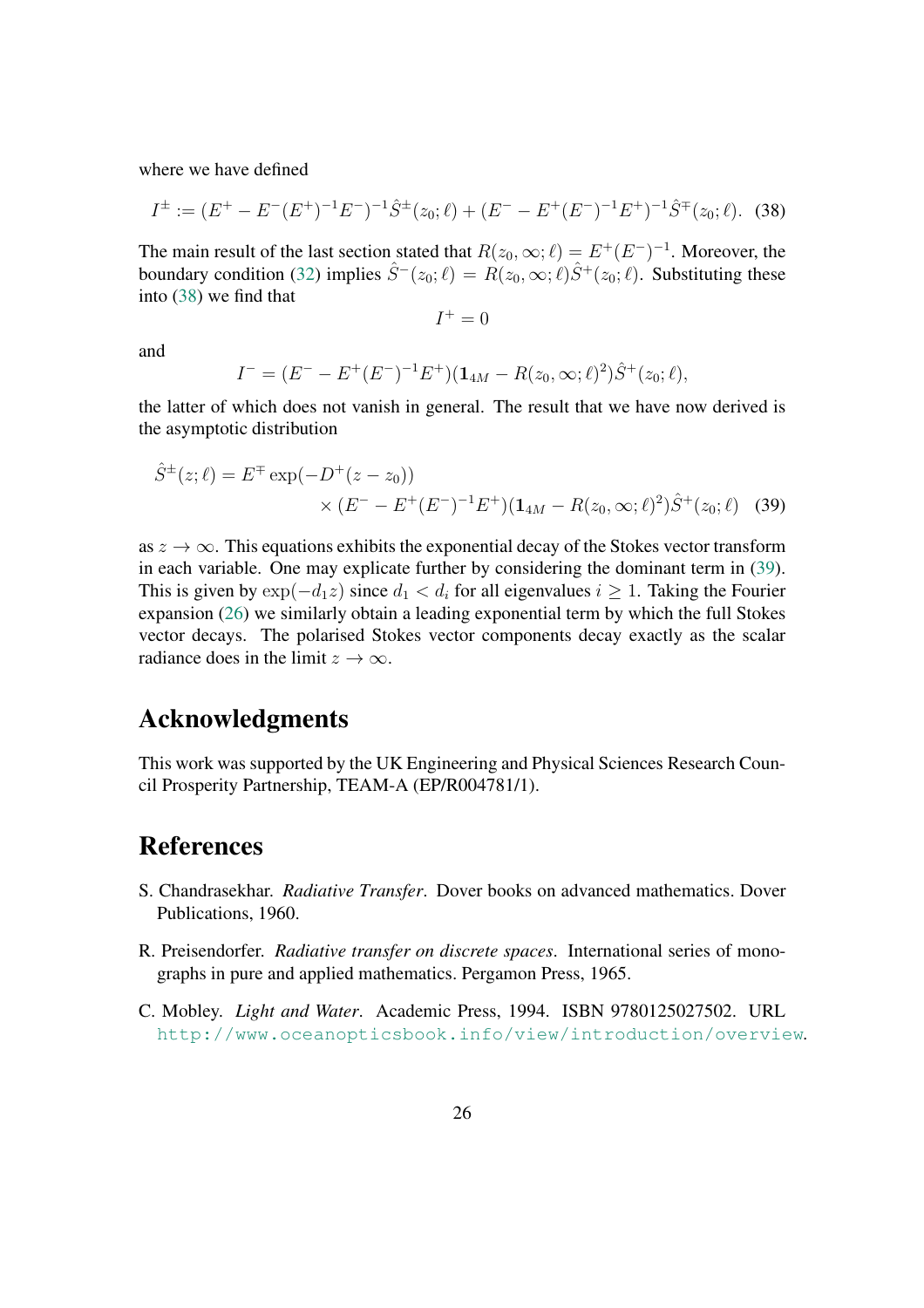- <span id="page-26-0"></span>C. Mobley, B. Gentili, H. Gordon, Z. Jin, G. Kattawar, A. Morel, P. Reinersman, K. Stamnes, and R. Stavn. Comparison of numerical models for computing underwater light fields. *Appl. Opt.*, 32 (36):7484–7504, Dec 1993. doi: 10.1364/AO.32.007484. URL <http://ao.osa.org/abstract.cfm?URI=ao-32-36-7484>.
- <span id="page-26-1"></span>M. Chami, R. Santer, and E. Dilligeard. Radiative transfer model for the computation of radiance and polarization in an ocean–atmosphere system: polarization properties of suspended matter for remote sensing. *Appl. Opt.*, 40(15):2398–2416, May 2001. doi: 10.1364/AO.40.002398. URL <http://ao.osa.org/abstract.cfm?URI=ao-40-15-2398>.
- <span id="page-26-2"></span>H. Tynes, G. Kattawar, E. Zege, I. Katsev, A. Prikhach, and L. Chaikovskaya. Comparison of numerical models for computing underwater light fields. *Appl. Opt.*, 40(3):400–412, Jan 2001. doi: 10.1364/AO.40.000400. URL <http://ao.osa.org/abstract.cfm?URI=ao-40-3-400>.
- <span id="page-26-3"></span>M. Mishchenko, L. Travis, and A. Lacis. *Scattering, Absorption, and Emission of Light by Small Particles*. Cambridge University Press, 2002.
- <span id="page-26-4"></span>C. Emde, S. Buehler, C. Davis, P. Eriksson, T. Sreerekha, and C. Teichmann. A polarized discrete ordinate scattering model for simulations of limb and nadir long-wave measurements in 1-d/3-d spherical atmospheres. *Journal of Geophysical Research: Atmospheres*, 109(D24), 2004. doi: 10.1029/2004JD005140. URL <https://agupubs.onlinelibrary.wiley.com/doi/abs/10.1029/2004JD005140>.
- <span id="page-26-5"></span>P. Zhai, Y. Hu, C. Trepte, and P. Lucker. A vector radiative transfer model for coupled atmosphere and ocean systems based on successive order of scattering method. *Opt. Express*, 17(4):2057–2079, Feb 2009. doi: 10.1364/OE.17.002057. URL <http://www.opticsexpress.org/abstract.cfm?URI=oe-17-4-2057>.
- <span id="page-26-6"></span>C. Mobley. *Invariant Imbedding Theory for the Vector Radiative Transfer Equation*, pages 1–100. Springer International Publishing, Cham, 2018. ISBN 978-3-319-70796-9. doi: 10.1007/978-3-319-70796-9 1. URL [https://doi.org/10.1007/978-3-319-70796-9\\_1](https://doi.org/10.1007/978-3-319-70796-9_1).
- <span id="page-26-7"></span>T. Petzold. Volume scattering functions for selected ocean waters. *Scripts Inst. Oceanogr.*, 32:SIO Ref. 72–78, 1972. doi: 10.1364/AO.32.007484.
- <span id="page-26-8"></span>G. Fournier and J. Forand. Analytic phase function for ocean water. In Jules S. Jaffe, editor, *Ocean Optics XII*, volume 2258, pages 194–201. International Society for Optics and Photonics, SPIE, 1994. doi: 10.1117/12.190063. URL <https://doi.org/10.1117/12.190063>.